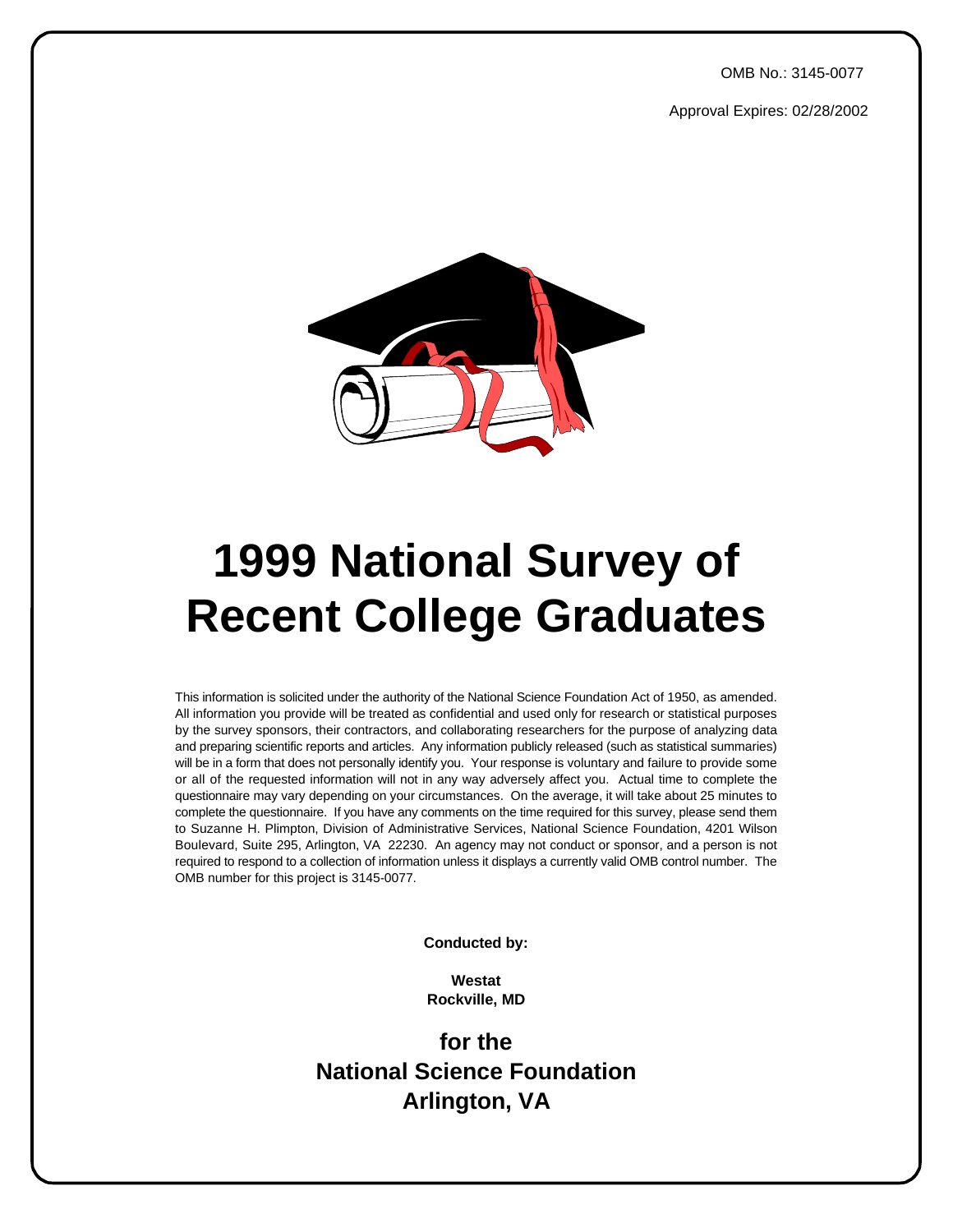### **INSTRUCTIONS**

**Thank you for taking the time to complete this important questionnaire. Directions for filling it out are provided with each question. Because not all questions will apply to everyone, you may be asked to skip certain questions.**

- C In order to get comparable data, we will be asking you to refer to the week of April 15, 1999 (i.e., April 11-April 17, 1999) when answering most questions.
- C Follow all "SKIP" instructions after marking a box. If no "SKIP" instruction is provided, you should continue to the next question.
- C Either a pen or pencil may be used.
- C When answering questions that require marking a box, please use an [X].
- C If you need to change an answer, please make sure that your old answer is either completely erased or clearly crossed out.
- C You may notice that some question numbers are not consecutive. This was done to maintain consistency with previous survey cycles. Please answer questions in the order they are printed except when following a "SKIP" instruction.

**Thanks again for your help. We really appreciate it.**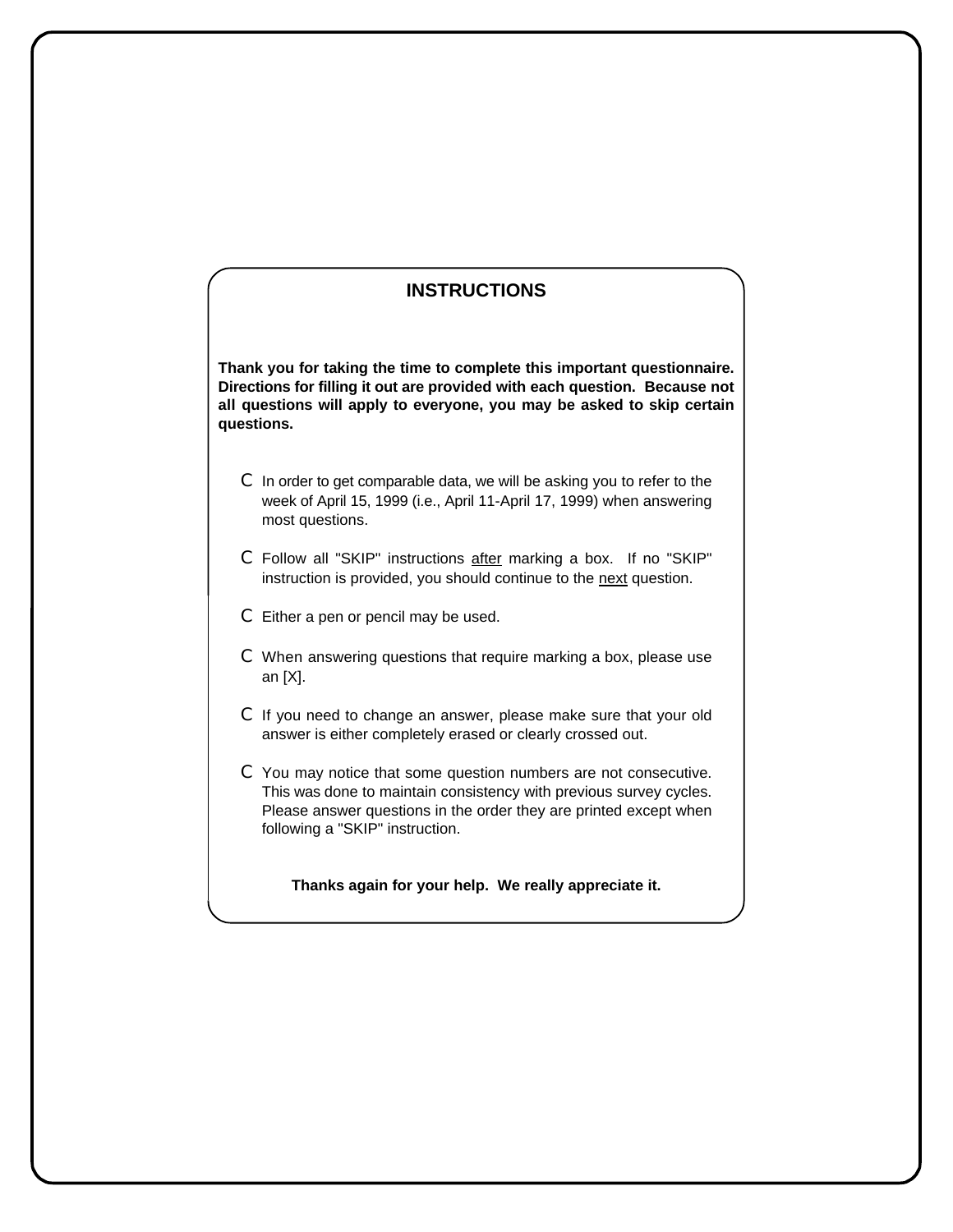|     | <b>PART A - Education</b>                                                                                                              | A4X. Do you have a 2-year associate's degree?                                                                                                                        |
|-----|----------------------------------------------------------------------------------------------------------------------------------------|----------------------------------------------------------------------------------------------------------------------------------------------------------------------|
| A1. | In what year did you receive your high school<br>diploma or high school equivalency certificate?<br><b>YEAR</b>                        | $_1$ $\sim$ Yes<br>$2 \sim$ No<br>A5.<br>When you first entered college to begin working on<br>a bachelor's degree, in what field of study did you<br>want to major? |
| A2. | 19<br><b>OR</b><br>Did not finish<br>$\sim$<br>high school<br>In what state or foreign country did you last attend                     | $\sim$ 7 MARK (X) THIS BOX IF YOU WERE UNDECIDED<br>AND THẾN SKIP TO A7                                                                                              |
|     | high school?                                                                                                                           | <b>MAJOR FIELD</b><br>OF STUDY                                                                                                                                       |
|     | <b>OR</b><br>Foreign Country: Network of Country:                                                                                      | A6.<br>Using the EDUCATION CODES (LIST A:<br>pp. 16-17) choose the code that best describes<br>your first intended major.                                            |
| A3. | Have you ever taken courses at a community<br>college?                                                                                 | NOTE: Education codes range<br>CODE<br>from 601 to 995                                                                                                               |
|     | $\sim$ Yes                                                                                                                             | A7.<br>Using a 4-point scale, what was your overall<br>undergraduate grade point average (GPA)?                                                                      |
|     | $_2$ $\sim$ No Y SKIP to A4X                                                                                                           | IF YOU HAVE MORE THAN ONE BACHELOR'S DEGREE:<br>Give your overall grade point average for your<br>first bachelor's degree.                                           |
| A4. | (IF YES) For which of the following reasons have<br>you taken courses at a community college?                                          | Mark (X) ONLY one                                                                                                                                                    |
|     | Mark (X) Yes or No for each<br>YES NO                                                                                                  | 3.75 - 4.00 GPA(Mostly A's)<br>$1 -$<br>3.25 - 3.74 GPA(About half A's/half B's)<br>$2^{\sim}$                                                                       |
|     | <b>O:</b><br>C:<br><b>b.</b> As part of a high school advanced                                                                         | 2.75 - 3.24 GPA(Mostly B's)<br>$_3$ ~                                                                                                                                |
|     | placement (AP) program $\ldots \ldots \ldots \ldots \cdots$ $\sim$ 2 ~                                                                 | 2.25 - 2.74 GPA(About half B's/half C's)                                                                                                                             |
|     | c. To prepare for college/increase                                                                                                     | 1.75 - 2.24 GPA(Mostly C's)                                                                                                                                          |
|     | chances of being accepted into                                                                                                         | 1.25 - 1.74 GPA(About half C's/half D's)                                                                                                                             |
|     | To complete an associate's degree $\ldots$ 1 $\sim$ 2 $\sim$<br>d.                                                                     | Less than 1.25(Mostly D's or below)                                                                                                                                  |
|     | To complete credits toward a<br>е.                                                                                                     | Have not taken courses for which grades<br>were given                                                                                                                |
|     |                                                                                                                                        |                                                                                                                                                                      |
|     | To gain further skills or knowledge<br>f.<br>in your academic or occupational                                                          | (Question numbers A8-A9 were not used this cycle.)<br>How many college or university degrees do you<br>A10.                                                          |
|     |                                                                                                                                        | have at the bachelor's level or higher?                                                                                                                              |
|     | To change your academic or<br>q.                                                                                                       | <b>NUMBER</b>                                                                                                                                                        |
|     | To increase opportunities for<br>h.<br>promotion, advancement, or higher                                                               | A10a. In what month and year did you first enroll                                                                                                                    |
|     |                                                                                                                                        | in a course offered by a college or other<br>postsecondary institution for which you received                                                                        |
|     | For leisure or personal interest $\gamma \sim 2$ ~<br>i.<br>For financial reasons (e.g., 4-year<br>j.<br>college too expensive, needed | credit towards your first bachelor's degree? This<br>may be at the institution that granted your degree,<br>or at another institution.                               |
|     | the money for other priorities) $\gamma \sim 2$ ~<br>k.<br>Other - Specify                                                             | Month<br>Year<br>19                                                                                                                                                  |
|     | 1                                                                                                                                      |                                                                                                                                                                      |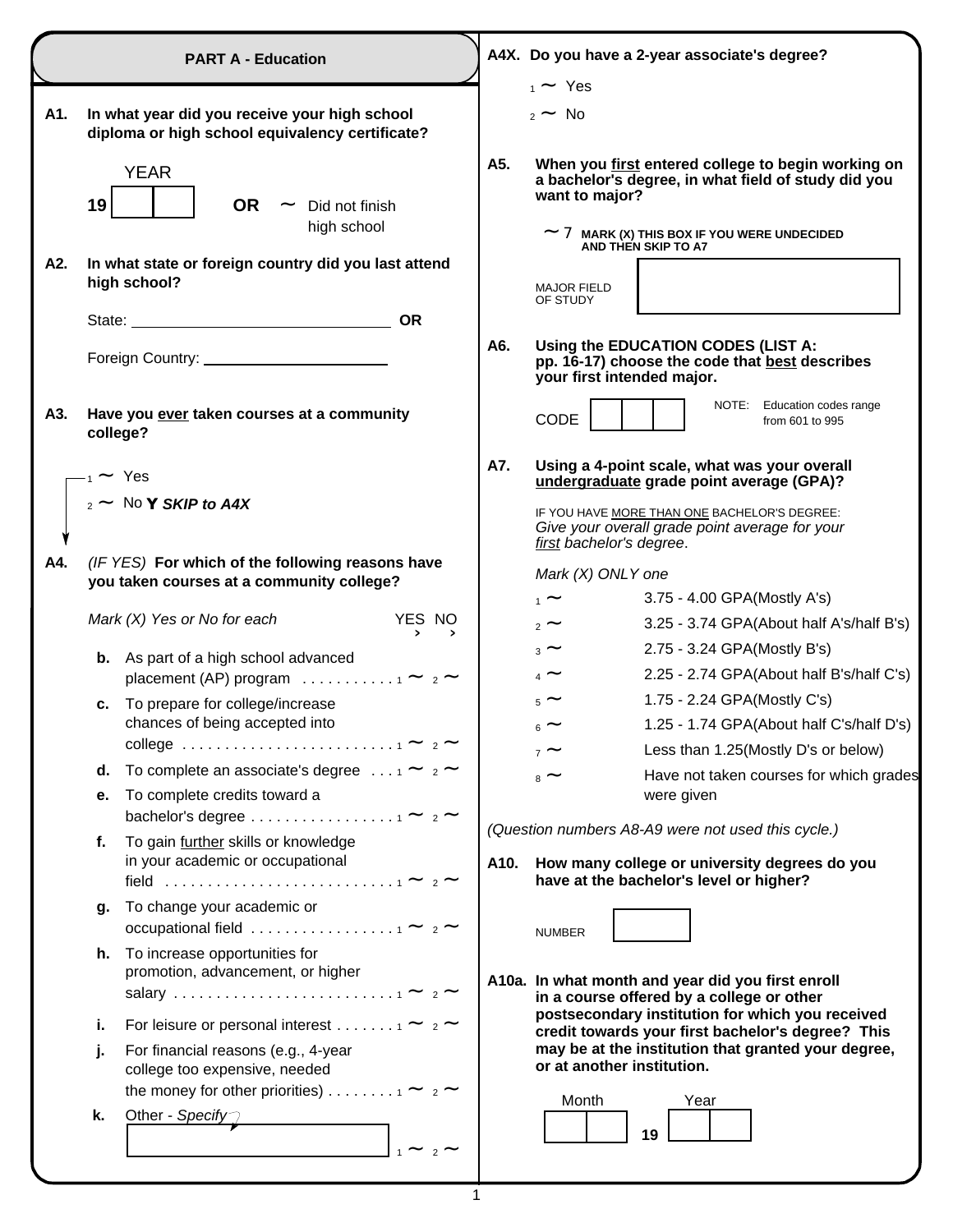### **A11. Starting with your most recent college or university degree, please provide the following information for each degree you have at the bachelor's level or higher.**

*If more than 3 relevant degrees, complete the grid for your two most recent degrees and your first bachelor's degree*.

| <b>MOST RECENT DEGREE</b>                                                                                                                                                                                                                                                                                                                                                                                                                                                                                                                                                                                                                             | <b>2ND MOST RECENT DEGREE</b>                                                                                                                                                                                                                                                                                                                                                                                                                                                                                                                                                                                   | <b>1ST BACHELOR'S DEGREE</b><br>(If not previously reported)                                                                                                                                                                                                                                                                                                                                                                                                                                                                                                                                                                            |
|-------------------------------------------------------------------------------------------------------------------------------------------------------------------------------------------------------------------------------------------------------------------------------------------------------------------------------------------------------------------------------------------------------------------------------------------------------------------------------------------------------------------------------------------------------------------------------------------------------------------------------------------------------|-----------------------------------------------------------------------------------------------------------------------------------------------------------------------------------------------------------------------------------------------------------------------------------------------------------------------------------------------------------------------------------------------------------------------------------------------------------------------------------------------------------------------------------------------------------------------------------------------------------------|-----------------------------------------------------------------------------------------------------------------------------------------------------------------------------------------------------------------------------------------------------------------------------------------------------------------------------------------------------------------------------------------------------------------------------------------------------------------------------------------------------------------------------------------------------------------------------------------------------------------------------------------|
| a. From which college/university and<br>department did you receive this<br>degree?                                                                                                                                                                                                                                                                                                                                                                                                                                                                                                                                                                    | a. From which college/university and<br>department did you receive this<br>degree?                                                                                                                                                                                                                                                                                                                                                                                                                                                                                                                              |                                                                                                                                                                                                                                                                                                                                                                                                                                                                                                                                                                                                                                         |
| (College/University Name)                                                                                                                                                                                                                                                                                                                                                                                                                                                                                                                                                                                                                             | (College/University Name)                                                                                                                                                                                                                                                                                                                                                                                                                                                                                                                                                                                       | (College/University Name)                                                                                                                                                                                                                                                                                                                                                                                                                                                                                                                                                                                                               |
| (Department)                                                                                                                                                                                                                                                                                                                                                                                                                                                                                                                                                                                                                                          | (Department)                                                                                                                                                                                                                                                                                                                                                                                                                                                                                                                                                                                                    | (Department)                                                                                                                                                                                                                                                                                                                                                                                                                                                                                                                                                                                                                            |
| (City/Town)                                                                                                                                                                                                                                                                                                                                                                                                                                                                                                                                                                                                                                           | (City/Town)                                                                                                                                                                                                                                                                                                                                                                                                                                                                                                                                                                                                     | (City/Town)                                                                                                                                                                                                                                                                                                                                                                                                                                                                                                                                                                                                                             |
| (State/Foreign Country)                                                                                                                                                                                                                                                                                                                                                                                                                                                                                                                                                                                                                               | (State/Foreign Country)                                                                                                                                                                                                                                                                                                                                                                                                                                                                                                                                                                                         | (State/Foreign Country)                                                                                                                                                                                                                                                                                                                                                                                                                                                                                                                                                                                                                 |
| b. In what month and year was this<br>degree awarded?<br>Month<br>Year<br>19 <sup>1</sup>                                                                                                                                                                                                                                                                                                                                                                                                                                                                                                                                                             | b. In what month and year was this<br>degree awarded?<br>Month<br>Year<br>19                                                                                                                                                                                                                                                                                                                                                                                                                                                                                                                                    | b. In what month and year was this<br>degree awarded?<br>Month<br>Year<br>19                                                                                                                                                                                                                                                                                                                                                                                                                                                                                                                                                            |
| c. What type of degree did you receive?                                                                                                                                                                                                                                                                                                                                                                                                                                                                                                                                                                                                               | c. What type of degree did you receive?                                                                                                                                                                                                                                                                                                                                                                                                                                                                                                                                                                         | c. What type of degree did you receive?                                                                                                                                                                                                                                                                                                                                                                                                                                                                                                                                                                                                 |
| Mark (X) ONLY one<br>$1 \sim$ Bachelor's<br>$2 \sim$ Master's (includes MBA)<br>$3 \sim$ Doctorate (e.g., Ph.D., D.S.C, D.Sc.,<br>Ed.D.<br>Other professional degree (e.g., JD,<br>LLB. ThD. MD. DDS. etc.) - Specify<br>Other - Specify<br>91                                                                                                                                                                                                                                                                                                                                                                                                        | Mark (X) ONLY one<br>$1 \sim$ Bachelor's<br>$2 \sim$ Master's (includes MBA)<br>$3 \sim$ Doctorate (e.g., Ph.D., D.S.C, D.Sc.,<br>Ed.D.)<br>$4 \sim$ Other professional degree (e.g., JD,<br>LLB. ThD. MD. DDS. etc.) - Specify<br>Other - Specify<br>91                                                                                                                                                                                                                                                                                                                                                        | Mark (X) ONLY one<br>$1 -$ Bachelor's<br>$2 \sim$ Master's (includes MBA)<br>$3 \sim$ Doctorate (e.g., Ph.D., D.S.C, D.Sc.,<br>Ed.D.)<br>$4 \sim$ Other professional degree (e.g., JD,<br>LLB. ThD. MD. DDS. etc.) - Specify<br>~Other - <i>Specify</i><br>91                                                                                                                                                                                                                                                                                                                                                                           |
| d. Using the EDUCATION CODES (LIST A:<br>pp. 16-17), select the relevant degree<br>field code(s) and title(s).                                                                                                                                                                                                                                                                                                                                                                                                                                                                                                                                        | d. Using the EDUCATION CODES (LIST A:<br>pp. 16-17), select the relevant degree<br>field code(s) and title(s).                                                                                                                                                                                                                                                                                                                                                                                                                                                                                                  | d. Using the EDUCATION CODES (LIST A:<br>pp. 16-17), select the relevant degree<br>field code(s) and title(s).                                                                                                                                                                                                                                                                                                                                                                                                                                                                                                                          |
| <b>MAJOR FIELD</b>                                                                                                                                                                                                                                                                                                                                                                                                                                                                                                                                                                                                                                    | <b>MAJOR FIELD</b>                                                                                                                                                                                                                                                                                                                                                                                                                                                                                                                                                                                              | <b>MAJOR FIELD</b>                                                                                                                                                                                                                                                                                                                                                                                                                                                                                                                                                                                                                      |
| CODE                                                                                                                                                                                                                                                                                                                                                                                                                                                                                                                                                                                                                                                  | CODE                                                                                                                                                                                                                                                                                                                                                                                                                                                                                                                                                                                                            | CODE                                                                                                                                                                                                                                                                                                                                                                                                                                                                                                                                                                                                                                    |
| <b>SECOND</b><br><b>MAJOR OR</b><br><b>MINOR</b>                                                                                                                                                                                                                                                                                                                                                                                                                                                                                                                                                                                                      | <b>SECOND</b><br><b>MAJOR OR</b><br><b>MINOR</b>                                                                                                                                                                                                                                                                                                                                                                                                                                                                                                                                                                | <b>SECOND</b><br><b>MAJOR OR</b><br><b>MINOR</b>                                                                                                                                                                                                                                                                                                                                                                                                                                                                                                                                                                                        |
| <b>CODE</b>                                                                                                                                                                                                                                                                                                                                                                                                                                                                                                                                                                                                                                           | CODE                                                                                                                                                                                                                                                                                                                                                                                                                                                                                                                                                                                                            | CODE                                                                                                                                                                                                                                                                                                                                                                                                                                                                                                                                                                                                                                    |
| e. From which of the following sources,<br>if any, did you receive financial<br>support for this degree?<br>Mark $(X)$ all that apply<br>$g \sim$ Financial support from<br>parents/spouse/<br>other relatives, not to be repaid<br>Loans from the school you attended,<br>banks, federal or state government<br>$a \sim$<br>Loans from parents or other relatives<br>$_{\rm b}$ $\sim$<br>Financial assistance from your<br>$_{\rm c}$ $\sim$<br>employer<br>Tuition waivers, fellowships, grants,<br>$d \sim$<br>scholarships<br>Assistantships/Work Study<br>$_{\rm e}$ $\sim$<br>Earnings from employment<br>Other - <i>Snecifv</i> ⊂<br>$h \sim$ | e. From which of the following sources,<br>if any, did you receive financial support<br>for this degree?<br>Mark $(X)$ all that apply<br>$g \sim$ Financial support from parents/spouse/<br>other relatives, not to be repaid<br>Loans from the school you attended,<br>banks, federal or state government<br>$a \sim$<br>Loans from parents or other relatives<br>$_{\rm b}$ $\sim$<br>Financial assistance from your<br>$\sim$<br>employer<br>Tuition waivers, fellowships, grants,<br>$d \sim$<br>scholarships<br>Assistantships/Work Study<br>e<br>Earnings from employment<br>Other - <i>Snecifv∩</i><br>h | e. From which of the following sources,<br>if any, did you receive financial<br>support for this degree?<br>Mark $(X)$ all that apply<br>$g \sim$ Financial support from<br>parents/spouse/<br>other relatives, not to be repaid<br>Loans from the school you attended,<br>banks, federal or state government<br>$a \sim$<br>Loans from parents or other relatives<br>$_{\rm b}$ $\sim$<br>Financial assistance from your<br>$_{\rm c}$ $\sim$<br>employer<br>Tuition waivers, fellowships, grants,<br>$d \sim$<br>scholarships<br>Assistantships/Work Study<br>$_{\rm e}$ $\sim$<br>Earnings from employment<br>Other - Specify ◯<br>h |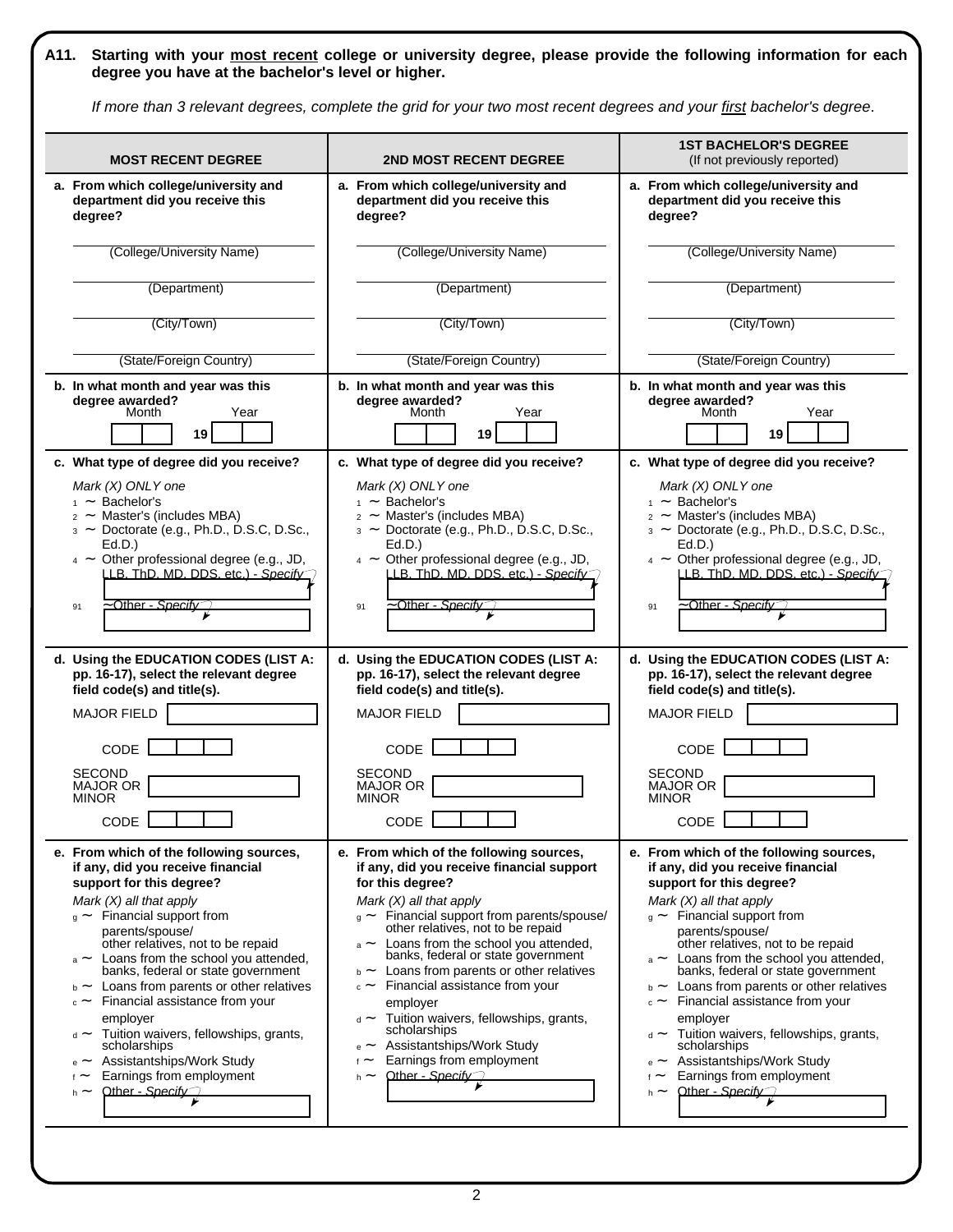

3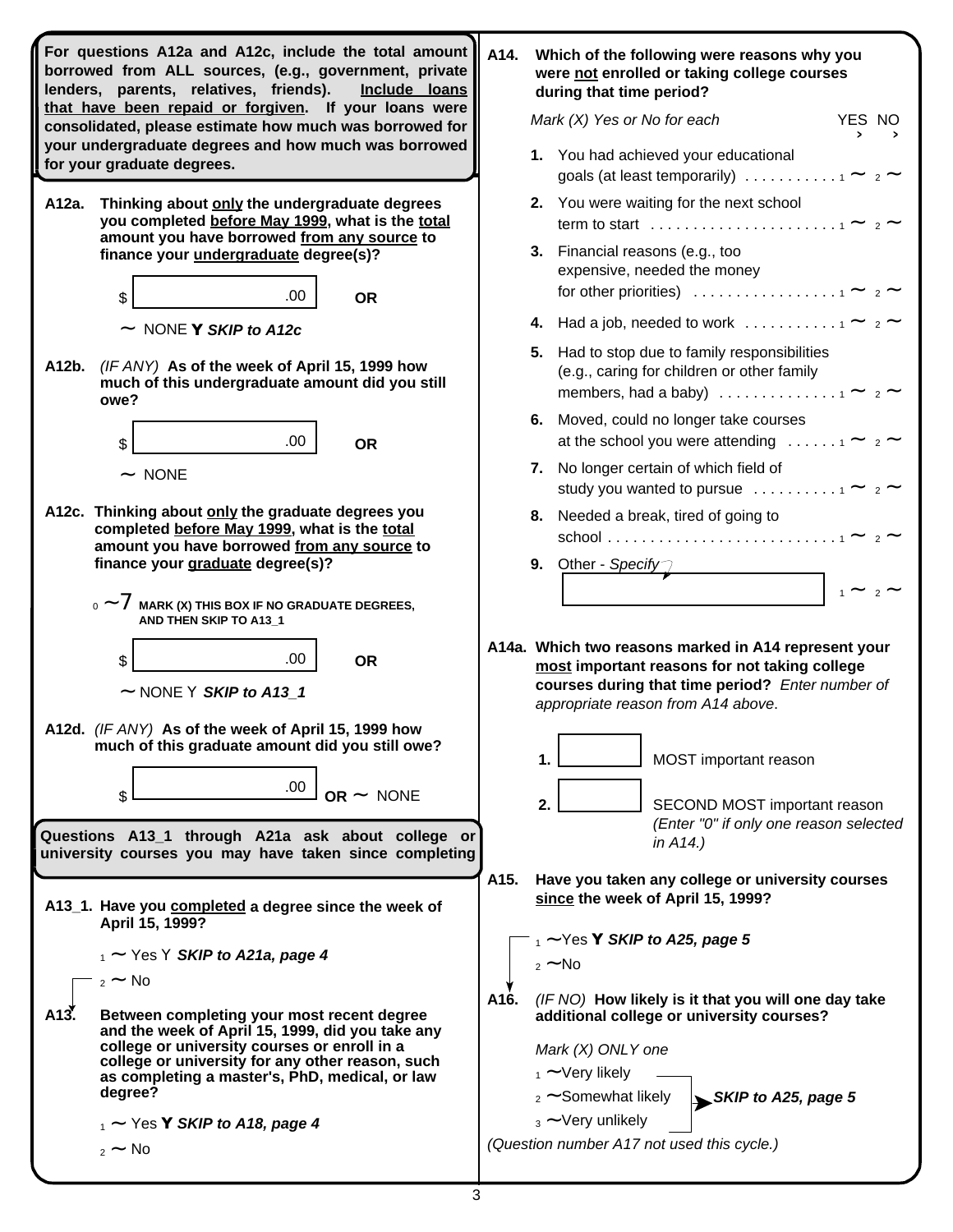| A18.              | What was your primary field of study between<br>completing your most recent degree and the<br>week of April 15, 1999? |              |    | A21. From which of these sources did you receive<br>financial support for coursework or enrollment<br>between completing your most recent degree and<br>April 15, 1999? |                |
|-------------------|-----------------------------------------------------------------------------------------------------------------------|--------------|----|-------------------------------------------------------------------------------------------------------------------------------------------------------------------------|----------------|
|                   | $\sim$ 7 MARK (X) THIS BOX IF NO PRIMARY FIELD OF STUDY<br><b>AND THEN SKIP TO A20</b>                                |              |    | Mark (X) Yes or No for each                                                                                                                                             | YES NO<br>( ): |
|                   | PRIMARY FIELD OF STUDY                                                                                                | $\mathbf{O}$ |    | g. Financial support from parents/spouse/<br>other relatives, not to be repaid $\ldots$ $\ldots$ $\ldots$ $\sim$ 2 $\sim$                                               |                |
|                   |                                                                                                                       |              |    | a. Loans from the school you attended,<br>banks, federal or state government $\ldots$ $\cdots$ $\sim$ $\sim$ $\sim$                                                     |                |
|                   |                                                                                                                       |              |    | <b>b.</b> Loans from parents or other relatives $\ldots$ 1 ~ 2 ~                                                                                                        |                |
| A <sub>19</sub> . | Using the EDUCATION CODES (LIST A: pp. 16-17)<br>choose the code that best describes your primary                     |              |    | c. Financial assistance from your                                                                                                                                       |                |
|                   | field of study during that time.                                                                                      |              |    |                                                                                                                                                                         |                |
|                   | NOTE: Education codes range<br>from 601 to 995<br>CODE                                                                |              |    | d. Tuition waivers, fellowships, grants,                                                                                                                                |                |
|                   |                                                                                                                       |              |    |                                                                                                                                                                         |                |
| A18a.             | In which college or university department were                                                                        |              |    | Earnings from employment $\ldots \ldots \ldots \ldots \cdots$                                                                                                           |                |
|                   | you primarily taking classes or doing research<br>(for example, English, chemistry)?                                  |              |    | <b>h.</b> Other - Specify                                                                                                                                               |                |
|                   |                                                                                                                       |              |    |                                                                                                                                                                         |                |
|                   | <b>DEPARTMENT</b>                                                                                                     |              |    | A21a. For which of the following reasons were you                                                                                                                       |                |
| A20.              | During that time, toward what degree or                                                                               |              |    | taking classes or enrolled during that time?<br>Mark (X) Yes or No for each                                                                                             | YES NO         |
|                   | certificate, if any, were you (or are you)<br>working?                                                                | O:           | а. | To gain further education                                                                                                                                               |                |
|                   | IF WORKING ON MORE THAN ONE DEGREE: Mark the<br>highest level.                                                        |              |    | <b>b.</b> To prepare for graduate school $1 \sim 2 \sim$                                                                                                                |                |
|                   | Mark (X) ONLY one                                                                                                     |              |    | c. To change your academic or                                                                                                                                           |                |
|                   | $_0$ ~ No specific degree or certificate                                                                              |              |    |                                                                                                                                                                         |                |
|                   | $_1$ ~ Bachelor's degree                                                                                              |              |    | d. To gain further skills or knowledge                                                                                                                                  |                |
|                   | $_2$ ~ Post-baccalaureate certificate                                                                                 |              |    | in your academic or occupational field $\ldots$ 1 $\sim$ 2 $\sim$                                                                                                       |                |
|                   | Master's degree (including MBA)<br>$_3$ $\sim$                                                                        |              | е. | For licensure or certification $\ldots \ldots \ldots$                                                                                                                   |                |
|                   | Post master's certificate                                                                                             |              | t. | To increase opportunities for promotion,                                                                                                                                |                |
|                   | Doctorate (Ph.D., D.S.C, D.Sc., Ed.D.)                                                                                |              |    | advancement, or higher salary $\ldots \ldots \ldots \cdots$ $\sim$ 2 $\sim$                                                                                             |                |
|                   | Other professional degree (JD, LLB, ThD,<br>MD, DDS, etc.) - Specify                                                  |              | g. | Required or expected by employer $1 \sim 2 \sim$                                                                                                                        |                |
|                   |                                                                                                                       |              | h. | For leisure or personal interest $\gamma \sim 2$ ~                                                                                                                      |                |
|                   | $_{91}$ ~ Other - Specify                                                                                             |              | i. | Other - Specify                                                                                                                                                         |                |

4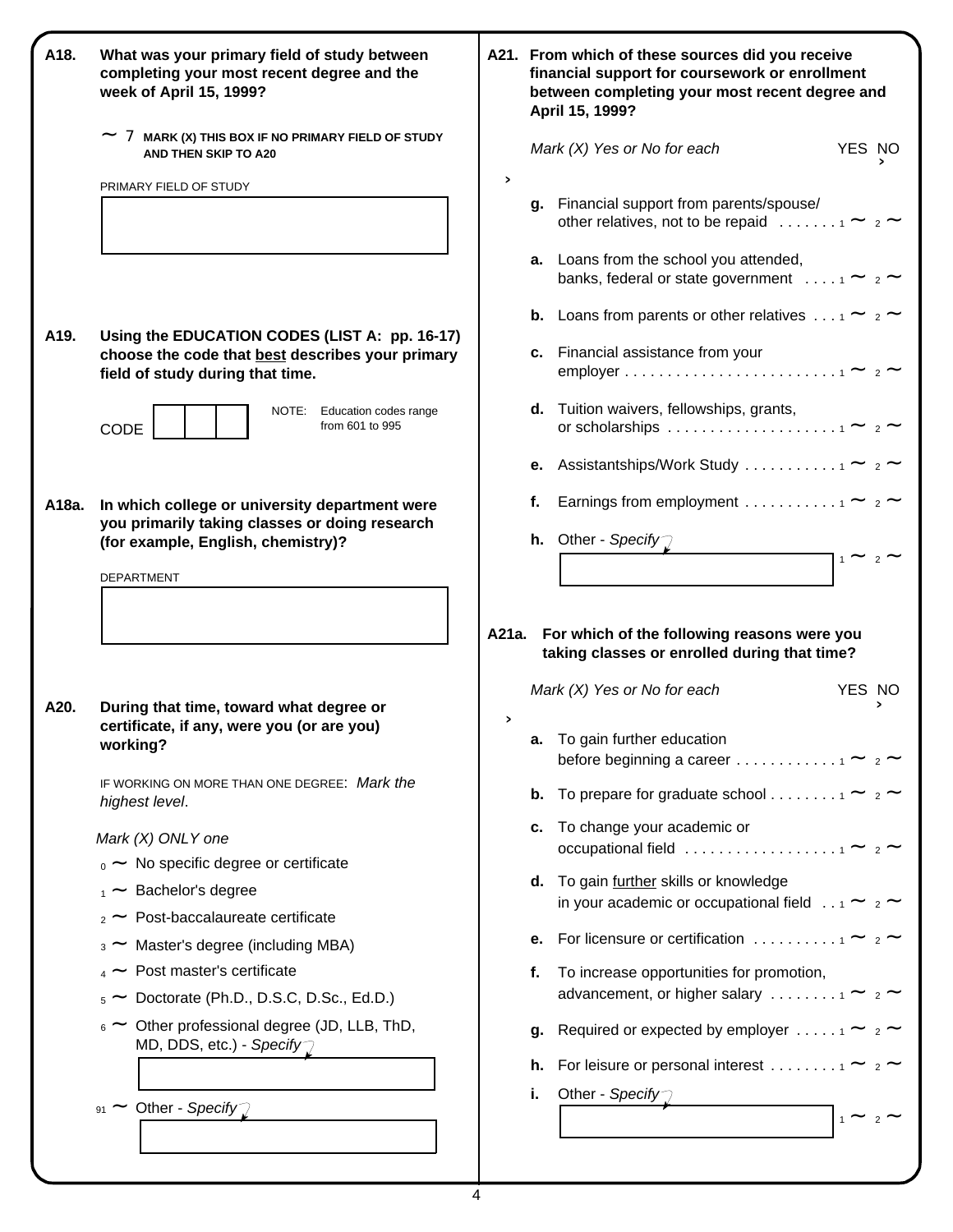| A22. More specifically, during the week of April 15,<br>1999, were you either taking college or university                                                                                                                                                                                              |             | <b>PART B - Employment Status</b>                                                                                                                                                                                                                                                                                                                                                                         |
|---------------------------------------------------------------------------------------------------------------------------------------------------------------------------------------------------------------------------------------------------------------------------------------------------------|-------------|-----------------------------------------------------------------------------------------------------------------------------------------------------------------------------------------------------------------------------------------------------------------------------------------------------------------------------------------------------------------------------------------------------------|
| courses or enrolled for other reasons such as<br>completing a master's, PhD, medical, or law<br>degree?<br>MARK "YES": If you were enrolled in school but on<br>vacation that week.<br>$\lambda_1$ $\sim$ Yes<br>$_2$ $\sim$ No Y SKIP to A25                                                           | <b>B1.</b>  | At any time during the three months following<br>the completion of your most recent degree, did<br>you have what you considered to be a "career-<br>path" job? For "most recent degree," please do not<br>include any degrees awarded after April 1999.<br>A "career-path" job is a job that will help you in your<br>future career plans or a job in the field in which you<br>want to make your career. |
| A23. (IF YES) What college or university were you<br>attending during the week of April 15, 1999?<br>Please do not abbreviate the school name.                                                                                                                                                          |             | $_1$ ~ Yes Y SKIP to B2<br>$2 - No$                                                                                                                                                                                                                                                                                                                                                                       |
| School Name: Manual Manual Manual Manual Manual Manual Manual Manual Manual Manual Manual Manual Manual Manual<br>City/Town: City/Town:<br>State/Foreign Country:<br>State/Foreign Country:                                                                                                             | <b>B1a.</b> | At any time during that same three-month<br>period,<br>did you accept what you considered to be a<br>"career-path" job?<br>$1 - Y$ es<br>$_2$ ~ No Y SKIP to B3                                                                                                                                                                                                                                           |
| A24. Were you taking courses as<br>Mark (X) ONLY one                                                                                                                                                                                                                                                    | <b>B2.</b>  | (IF YES) When did you first start working for that<br>employer?                                                                                                                                                                                                                                                                                                                                           |
| $_1$ ~ A part-time student<br>A full-time student<br>A25. Thinking ahead to the future, what is the highest<br>degree you ever expect to complete? If your<br>current highest degree is the highest degree you expect<br>to complete, please answer for that degree.<br>Mark (X) ONLY one<br>Bachelor's |             | IN THE ANSWER CATEGORIES BELOW: For<br>"most recent degree," please do not include any<br>degrees awarded after April 1999.<br>Mark (X) ONLY one<br>$1 \sim$ Before working on your<br>most recent degree<br>$2 \sim$ While working on your<br><b>SKIP TO B4,</b><br>most recent degree<br>$\blacktriangleright$ page 6<br>$3 \sim$ After completing your                                                 |
| Master's (includes MBA)<br>Doctorate (e.g., Ph.D., D.S.C., D.Sc., Ed.D.)<br>Other professional degree (e.g., JD, LLB, ThD,<br>MD, DDS, etc.) - Specify<br>$91$ ~ Other- Specify                                                                                                                         | <b>B3.</b>  | most recent degree<br>(IF NO) At any time during that same three-<br>month period were you seeking a "career-path"<br>job?<br>$1 - Y$ es<br>$2 \sim No$                                                                                                                                                                                                                                                   |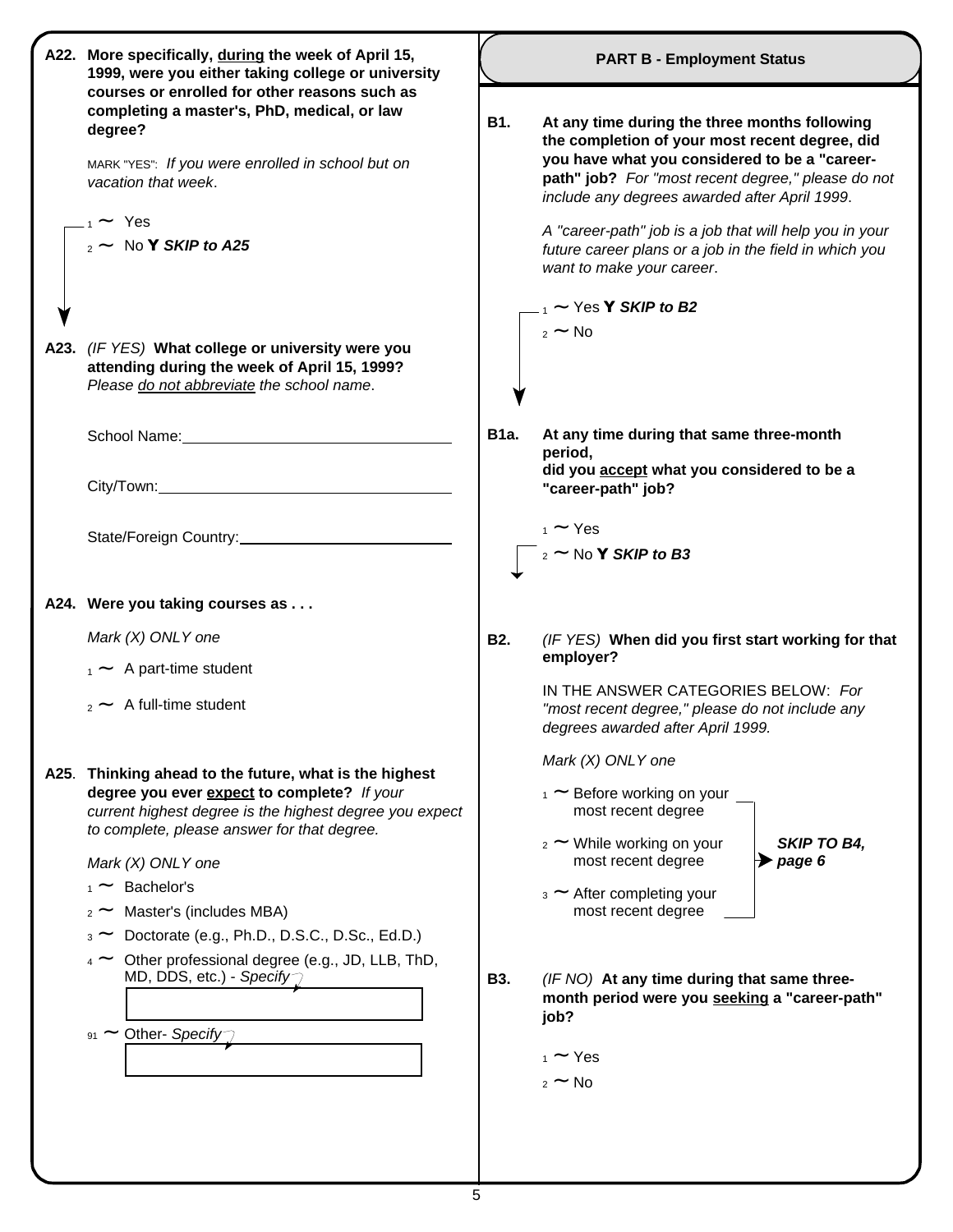|            | The next several questions are about your employment<br>status during the reference week of April 11-17, 1999.                                                                                                                                                                                                                                                                                                                                                  | <b>B8.</b><br>What kind of work were you doing on this last<br>job--that is, what was your occupation? Please<br>be as specific as possible, including any area of                                                                                                                                                                                                                                                                                                                                                                                                                     |
|------------|-----------------------------------------------------------------------------------------------------------------------------------------------------------------------------------------------------------------------------------------------------------------------------------------------------------------------------------------------------------------------------------------------------------------------------------------------------------------|----------------------------------------------------------------------------------------------------------------------------------------------------------------------------------------------------------------------------------------------------------------------------------------------------------------------------------------------------------------------------------------------------------------------------------------------------------------------------------------------------------------------------------------------------------------------------------------|
| B4.        | Were you working for pay (or profit) during the<br>week of April 15, 1999? Please include self-<br>employment and any jobs from which you were<br>temporarily absent, for example, for illness,<br>vacation, or parental leave (even if leave was<br>unpaid).                                                                                                                                                                                                   | specialization.<br>EXAMPLE: High school teacher - Math                                                                                                                                                                                                                                                                                                                                                                                                                                                                                                                                 |
|            | STUDENTS: Count jobs required as part of a financial<br>aid award, such as work study or assistantships. Do<br>not count financial aid awards with no work requirement.<br>Yes Y SKIP to B10<br>No.                                                                                                                                                                                                                                                             | Using the JOB CODES (LIST B: pp. 18-19), choose<br>B9.<br>the code that best describes the work you were<br>doing on this last job.<br>Y SKIP to Part C, page 10<br><b>CODE</b>                                                                                                                                                                                                                                                                                                                                                                                                        |
| <b>B5.</b> | (IF NO) Did you look for work during the<br>four weeks preceding April 15, 1999 (that is,<br>anytime between March 19 and April 15, 1999)?<br>$\sim$ Yes<br>$2 \sim$ No                                                                                                                                                                                                                                                                                         | NOTE: Job codes range from 010 to 500<br><b>B10.</b><br>(IF WORKING DURING WEEK OF APRIL 15)<br>Counting all jobs you held during the week of<br>April 15, 1999, was your typical work week 35<br>hours or more per week?<br>$_1$ ~ Yes, worked 35 or more                                                                                                                                                                                                                                                                                                                             |
| <b>B6.</b> | What were your reasons for not working during<br>the week of April 15, 1999?                                                                                                                                                                                                                                                                                                                                                                                    | hours Y SKIP to shaded box, page 7<br>No, worked less than 35 hours per week                                                                                                                                                                                                                                                                                                                                                                                                                                                                                                           |
|            | Mark (X) Yes or No for each<br>YES NO<br><b>Year Retired</b><br>C:<br>C:<br>a. Retired -<br>19<br>b.                                                                                                                                                                                                                                                                                                                                                            | B10a. (IF LESS THAN 35 HOURS) During the week of<br>April 15, 1999, did you want to work a full-time<br>work week of 35 or more hours?<br>Yes<br>$_2$ ~ No                                                                                                                                                                                                                                                                                                                                                                                                                             |
| <b>B7.</b> | d.<br>Chronic illness or permanent disability $\ldots$ $\sim$ $\sim$ $\sim$ $\sim$<br>е.<br>Suitable job not available $\ldots \ldots \ldots \ldots \cdots$<br>f.<br>g.<br>h.<br>Other - Specify<br>Prior to the week of April 15, 1999, in what month<br>and year did you last work for pay (or profit)?<br>MARK (X) THIS BOX IF NEVER WORKED FOR PAY<br>$\sim$ 7<br>(OR PROFIT) AND THEN SKIP TO PART D, PAGE 11<br>Month<br>Year<br><b>LAST WORKED</b><br>19 | B11.<br>(IF LESS THAN 35 HOURS) What were your<br>reasons for working a part-time work week of<br>less than 35 hours during the week of<br>April 15, 1999?<br>Mark (X) Yes or No for each<br>YES NO<br>$\Omega$ :<br>( ):<br><b>Year Retired</b><br>Retired or<br>а.<br>→ 191<br>semi-retired -<br>b.<br>с.<br>Chronic illness or permanent disability $\ldots$ $\sim$<br>d.<br>Suitable full-time work week job<br>е.<br>not available $\ldots \ldots \ldots \ldots \ldots \ldots \ldots \ldots$<br>Did not need or want to work full time $\dots$ 1 ~<br>f.<br>Other - Specify<br>g. |
|            |                                                                                                                                                                                                                                                                                                                                                                                                                                                                 |                                                                                                                                                                                                                                                                                                                                                                                                                                                                                                                                                                                        |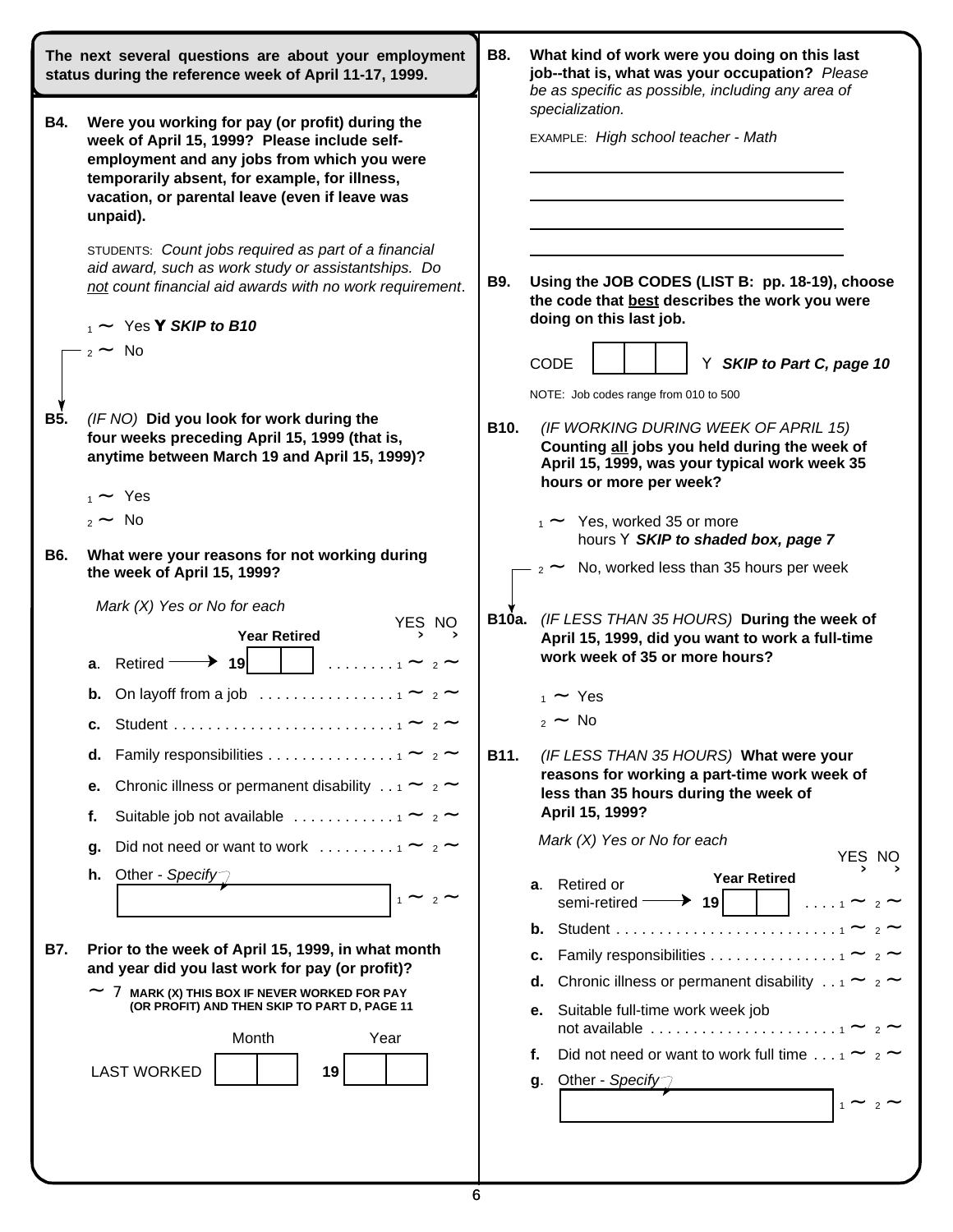**Please answer the next series of questions for your principal job held during the week of April 15, 1999, that is, the job in which you worked the most hours during the week of April 15, 1999. A second job, if held, will be covered later. B11a. Who was your principal employer during the week of April 15, 1999?** IF MORE THAN ONE JOB: *Record employer for whom you worked the most hours that week*. IF EMPLOYER HAD MORE THAN ONE LOCATION: *Record location where you usually worked*. Employer Name: City or Town: State/Foreign Country: ZIP Code: **B12. Which of the following categories best describes your employer during the week of April 15, 1999?**  IF EMPLOYER WAS A SCHOOL: *Mark (X) the type of organizational charter (e.g., mark "state government" for state schools or "local government" for schools run by the local school district. Most private schools are "private not-for-profit".). Mark (X) ONLY one*  $_1$   $\sim$  A PRIVATE FOR-PROFIT company, business or individual, paying you wages, salary or commissions  $2 \sim A$  PRIVATE NOT-FOR-PROFIT, tax-exempt, or charitable organization <sup>3</sup> ~ SELF-EMPLOYMENT in own NOT INCORPORATED business, professional practice, or farm  $4 \sim$  SELF-EMPLOYMENT in own INCORPORATED business, professional practice, or farm  $5 \sim$  Local GOVERNMENT (e.g., city, county) <sup>6</sup> ~ State GOVERNMENT  $7 \sim U.S.$  military service, active duty, or Commissioned Corps (e.g., USPHS, NOAA)  $8 \sim$  U.S. GOVERNMENT as a civilian employee <sup>91</sup> ~ Other - *Specify*

### **B13a. Thinking about your April 1999 employer's main business, (that is, what that employer makes or does), under which of the following categories does that employer's** *main business* **best fit?**

IF PRINCIPAL EMPLOYER HAD MORE THAN ONE TYPE OF BUSINESS: *Please answer for the type of business primarily performed at the location where you worked*.

*Mark (X) ONLY one*

- $_1$  ~ Agriculture, forestry, or fishing
- $_2$  ~ Biotechnology
- $_3$  ~ Construction or mining
- $_4$  ~ Education
- $5 \sim$  Finance, insurance or real estate services
- $6 \sim$  Health services
- $7 \sim$  Information technology or computer services
- $_8 \sim$  All other services (e.g., social, legal, business)
- $9 \sim$  Manufacturing
- $_{10}$  ~ Public administration/government
- 11 ~ Research Specify
- $_{12}$  ~ Transportation services, utilities or communications
- $_{13}$  ~ Wholesale or retail trade
- $_{14}$  ~ Other
- **B13b. Counting all locations where this employer operated, how many people worked for your April 1999 employer? Your best estimate is fine.**

*Mark (X) ONLY one*

- $1 \sim$  Under 10 employees
- $2 \sim 10-24$  employees
- $3 \sim 25 99$  employees
- $4 \sim 100-499$  employees
- $5 \sim 500 999$  employees
- $6 1,000 4,999$  employees
- $7 \sim 5,000+$  employees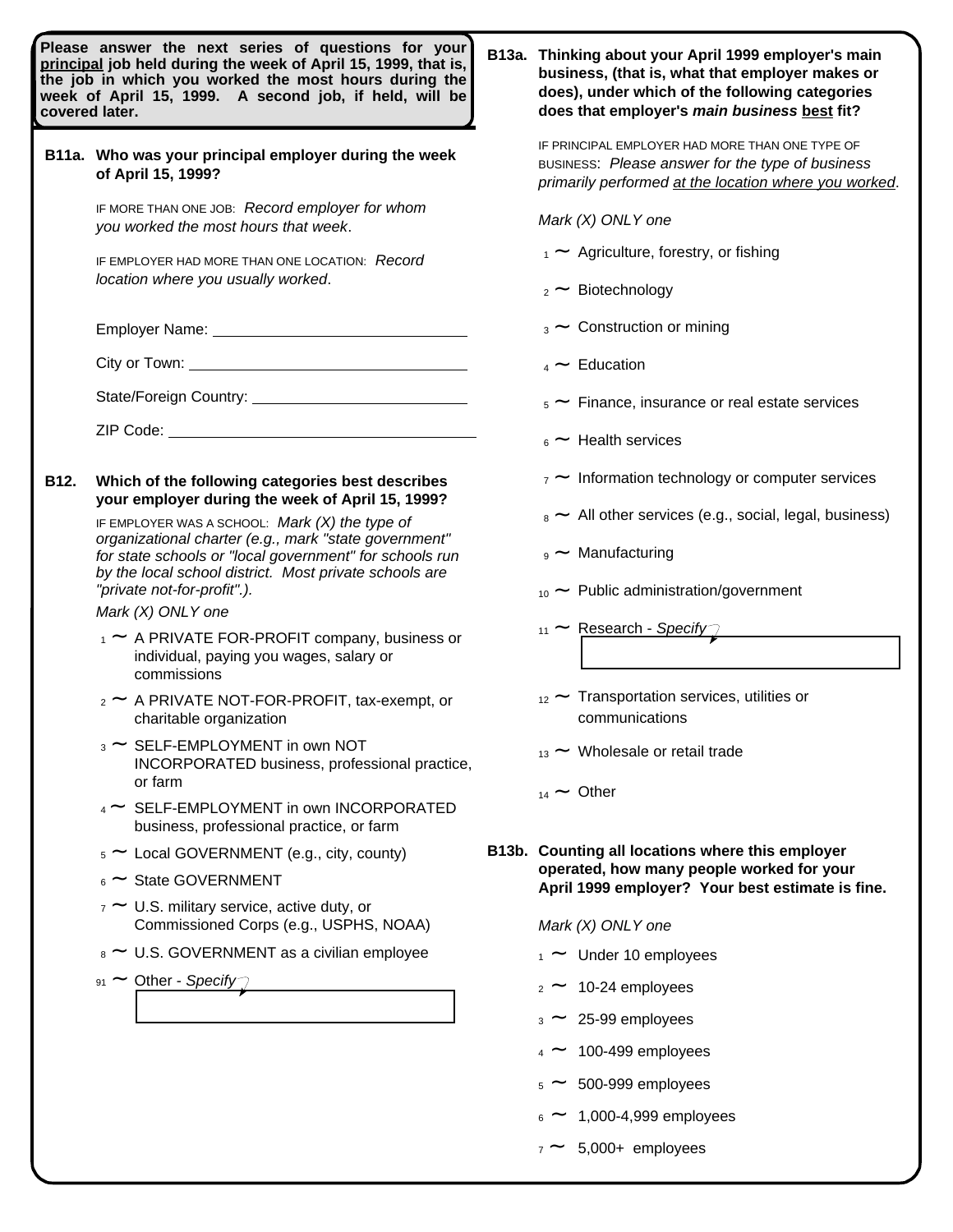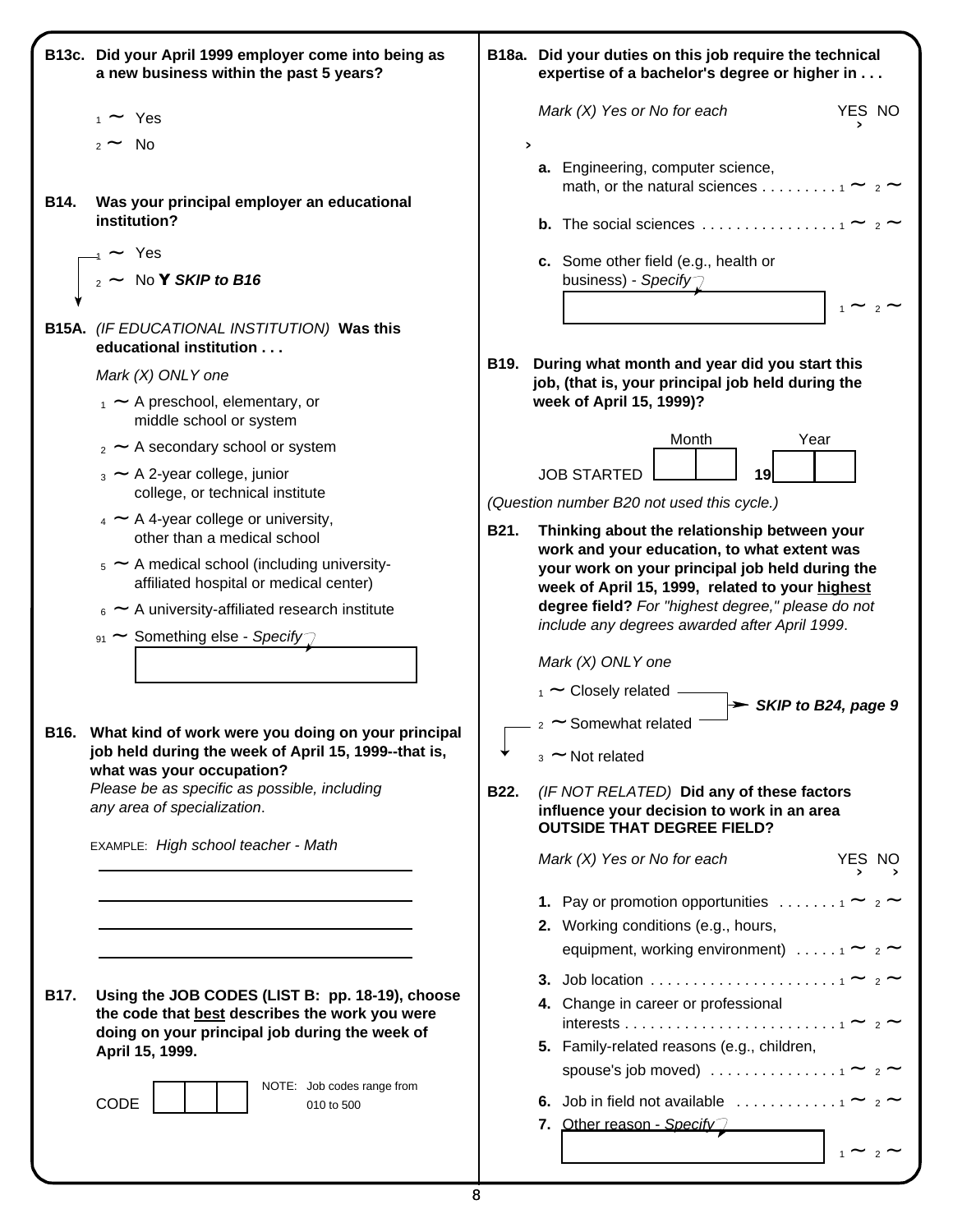| <b>B23.</b> |    | Which two factors in B22 represent your most<br>important reasons for working in an area outside<br>that degree field? Enter number of appropriate factor<br>from B22 on the previous page.                                                          | <b>B25.</b> | On which two activities in B24 did you work the<br>most hours during a typical week on this job?<br>Enter number of appropriate activity from B24.                    |
|-------------|----|------------------------------------------------------------------------------------------------------------------------------------------------------------------------------------------------------------------------------------------------------|-------------|-----------------------------------------------------------------------------------------------------------------------------------------------------------------------|
|             | 1. | MOST important reason                                                                                                                                                                                                                                |             | <b>Activity MOST hours</b><br>1.                                                                                                                                      |
|             | 2. | SECOND MOST important reason<br>(Enter "0" if only one factor selected in<br>B <sub>22</sub> .)                                                                                                                                                      |             | 2.<br>Activity SECOND MOST hours<br>(Enter "0" if only one activity selected<br>in $B24.$ )                                                                           |
| <b>B24.</b> |    | The next question is about your work activities<br>on the principal job you held during the week of<br>April 15, 1999. Which of the following work<br>activities occupied 10 percent or more of your time<br>during a typical work week on this job? | B26.        | Did you supervise the work of others as part of<br>your principal job held during the week of April<br>15, 1999?<br>MARK "YES": If you assigned duties to workers and |
|             |    | YES NO<br>Mark $(X)$ Yes or No for each<br>$\mathbf{C}$<br>C:                                                                                                                                                                                        |             | recommended or initiated personnel actions such<br>as hiring, firing, or promoting.<br>TEACHERS: Do not count students.                                               |
|             |    | <b>1.</b> Accounting, finance, contracts $\ldots \ldots \ldots$                                                                                                                                                                                      |             |                                                                                                                                                                       |
|             |    | 2. Applied research - study directed                                                                                                                                                                                                                 |             | $1 - Y$ es                                                                                                                                                            |
|             |    | toward gaining scientific knowledge                                                                                                                                                                                                                  |             | $_2$ ~ No Y SKIP to B28                                                                                                                                               |
|             |    | 3. Basic research - study directed<br>toward gaining scientific knowledge<br>primarily for its own sake $\ldots \ldots \ldots \ldots \cdots$                                                                                                         | B27.        | (IF YES) How many people did you typically                                                                                                                            |
|             |    | 4. Computer applications, programming,                                                                                                                                                                                                               |             | IF NONE: Enter "0."<br>Number<br>Supervised                                                                                                                           |
|             |    | 5. Development - using knowledge<br>gained from research for the                                                                                                                                                                                     |             | a. Supervise directly?<br><b>b.</b> Supervise through                                                                                                                 |
|             |    | production of materials, devices $1 \sim 2 \sim$                                                                                                                                                                                                     |             | subordinate supervisors?. .                                                                                                                                           |
|             |    | 6. Design of equipment, processes,                                                                                                                                                                                                                   |             |                                                                                                                                                                       |
|             |    | structures, models $\ldots \ldots \ldots \ldots \ldots \ldots \cdots$                                                                                                                                                                                | B28.        | Before deductions, what was your basic annual                                                                                                                         |
|             |    | 7. Employee relations - including<br>recruiting, personnel development,                                                                                                                                                                              |             | salary on this job as of the week of April 15,<br>1999? (Do not include bonuses, overtime, or<br>additional compensation for summertime<br>teaching or research.)     |
|             |    | <b>8.</b> Managing and supervising $\ldots \ldots \ldots \ldots \cdots$                                                                                                                                                                              |             |                                                                                                                                                                       |
|             |    | 9. Production, operations, maintenance<br>(e.g., truck driving, machine tooling,<br>auto/machine repairing) $\ldots \ldots \ldots \ldots \ldots$                                                                                                     |             | IF NOT SALARIED: Please estimate your earned<br>income, excluding business expenses.                                                                                  |
|             |    |                                                                                                                                                                                                                                                      |             | Include tips as part of salary.                                                                                                                                       |
|             |    | 10. Professional services (e.g., health<br>care, counseling, financial services,<br>legal services) $\ldots \ldots \ldots \ldots \ldots \ldots \ldots \ldots$                                                                                        |             | .00.<br>\$                                                                                                                                                            |
|             |    | 11. Sales, purchasing, marketing,<br>customer service, public relations $\ldots$ $\cdots$ $\sim$ $\sim$ $\sim$                                                                                                                                       |             | Basic Annual Salary/Earned Income                                                                                                                                     |
|             |    | <b>12.</b> Quality or productivity management $\ldots$ 1 ~ 2 ~                                                                                                                                                                                       | <b>B29.</b> | During a typical week on this job, how many<br>hours did you usually work?                                                                                            |
|             |    |                                                                                                                                                                                                                                                      |             |                                                                                                                                                                       |
|             |    | 14. Other - Specify                                                                                                                                                                                                                                  |             | NUMBER OF HOURS PER WEEK                                                                                                                                              |
|             |    |                                                                                                                                                                                                                                                      |             |                                                                                                                                                                       |
|             |    |                                                                                                                                                                                                                                                      |             |                                                                                                                                                                       |
|             |    |                                                                                                                                                                                                                                                      |             |                                                                                                                                                                       |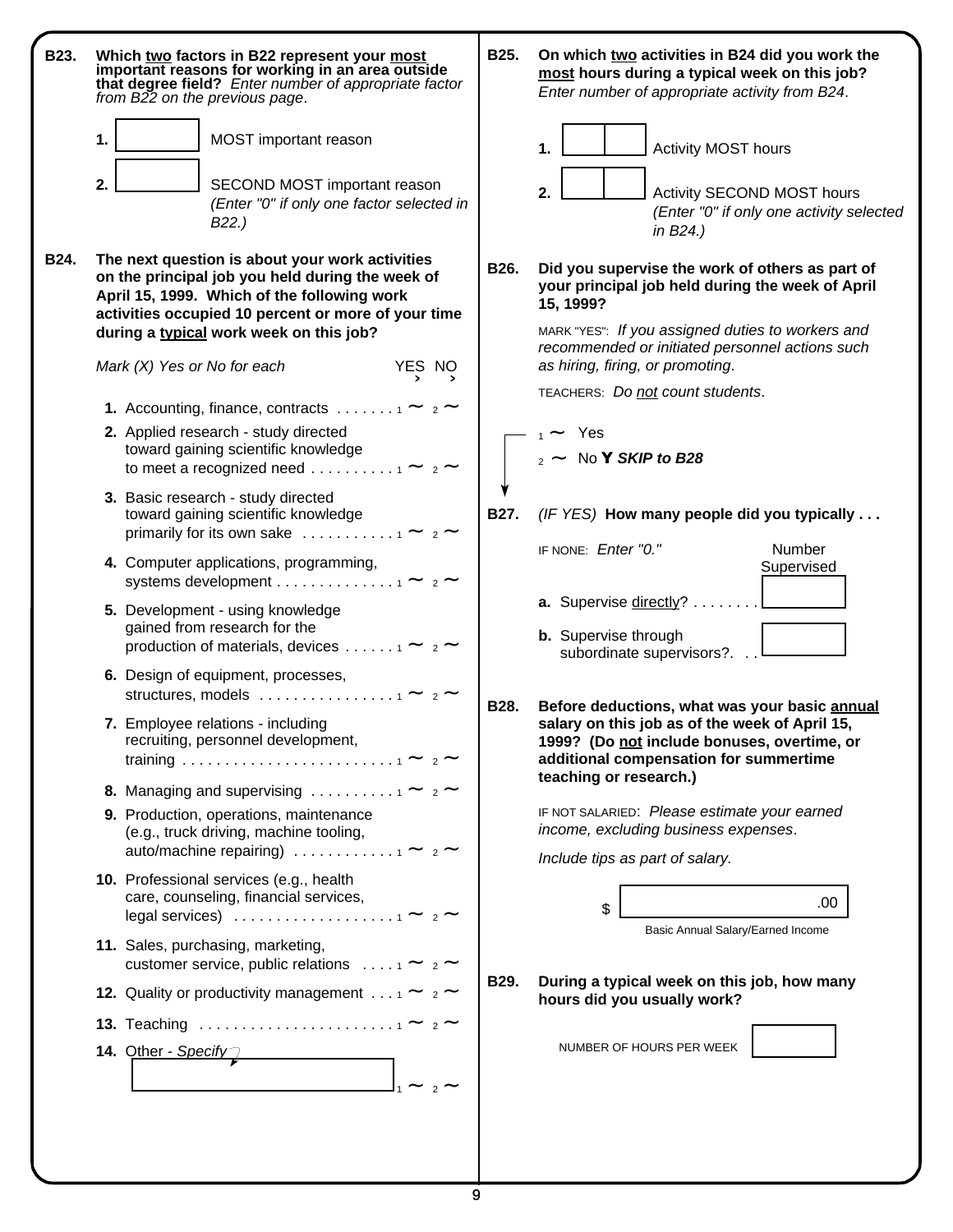|             | B29WEEKS. Was your salary based on a full year, that is,<br>52 weeks, or something less than 52 weeks?                                                                                                                  |                  | <b>PART C - Other Work-Related Information</b>                                                                                                                      |
|-------------|-------------------------------------------------------------------------------------------------------------------------------------------------------------------------------------------------------------------------|------------------|---------------------------------------------------------------------------------------------------------------------------------------------------------------------|
|             | 52 weeks Y SKIP to B35                                                                                                                                                                                                  |                  | (Question number C1 not used this cycle.)                                                                                                                           |
|             | Something else<br>$\overline{2}$                                                                                                                                                                                        | C <sub>2</sub> . | During the past year, did you attend any<br>professional society or association meetings                                                                            |
| B29a.       | Including paid vacation and paid sick leave, on<br>how many weeks per year was your salary based?                                                                                                                       |                  | or conferences? Please include regional, national,<br>or international meetings.                                                                                    |
|             | NUMBER OF WEEKS PER YEAR                                                                                                                                                                                                |                  | Yes<br>- No                                                                                                                                                         |
|             | (Question numbers B30-B34 not used in this cycle.)                                                                                                                                                                      |                  |                                                                                                                                                                     |
| B35.        | During the week of April 15, 1999, were you<br>working for pay (or profit) at a second job (or<br>business), including part-time, evening, or<br>weekend work?                                                          | C3.              | To how many national or international<br>professional societies or associations do you<br>currently belong?                                                         |
|             | Yes<br>$\sim$                                                                                                                                                                                                           |                  |                                                                                                                                                                     |
|             | No Y SKIP to Part C<br>$2^{\sim}$                                                                                                                                                                                       |                  | <b>Number</b><br><b>OR</b><br><b>NONE</b>                                                                                                                           |
| <b>B36.</b> | (IF YES) What kind of work were you doing on<br>your second job during the week of<br>April 15, 1999--that is, what was your occupation?<br>Please be as specific as possible, including any area<br>of specialization. | C4.              | During the past year, did you attend any work-<br>related workshops, seminars, or other work-<br>related training activities? Do not include college<br>courses.    |
|             | IF MORE THAN TWO JOBS THAT WEEK: Answer for the<br>job at which you worked the second most hours.<br>EXAMPLE: High school teacher - Math                                                                                |                  | Do not include professional meetings unless you<br>attended a special training session conducted at a<br>meeting or conference.<br>Yes                              |
|             |                                                                                                                                                                                                                         |                  | $_2$ ~ No Y SKIP to Part D, page 11                                                                                                                                 |
|             |                                                                                                                                                                                                                         |                  |                                                                                                                                                                     |
|             |                                                                                                                                                                                                                         |                  |                                                                                                                                                                     |
| <b>B37.</b> | Using the JOB CODES (LIST B: pp. 18-19), choose<br>the code that best describes the work you were<br>doing on your second job during the week of April                                                                  | C5.              | (IF YES) During the past year, in which of the<br>following areas did you attend work-related<br>workshops, seminars, or other work-related<br>training activities? |
|             | 15, 1999.                                                                                                                                                                                                               |                  | Mark (X) Yes or No for each<br><b>YES</b><br>NO                                                                                                                     |
|             | NOTE: Job codes range from<br>CODE<br>010 to 500                                                                                                                                                                        |                  | $\Omega$<br>C:<br>a. Management or supervisor                                                                                                                       |
| <b>B39.</b> | To what extent was your work on this second<br>job related to your highest degree field? For<br>"highest degree," please do not include any degrees                                                                     |                  | Training in your occupational<br>b.                                                                                                                                 |
|             | awarded after April 1999.                                                                                                                                                                                               |                  | c. General professional training<br>(e.g., public speaking, business                                                                                                |
|             | Mark (X) ONLY one                                                                                                                                                                                                       |                  | writing) $\ldots \ldots \ldots \ldots \ldots \ldots \ldots$                                                                                                         |
|             | Closely related                                                                                                                                                                                                         |                  | <b>d.</b> Other work-related<br>training - Specify                                                                                                                  |
|             | Somewhat related                                                                                                                                                                                                        |                  |                                                                                                                                                                     |
|             | Not related                                                                                                                                                                                                             |                  |                                                                                                                                                                     |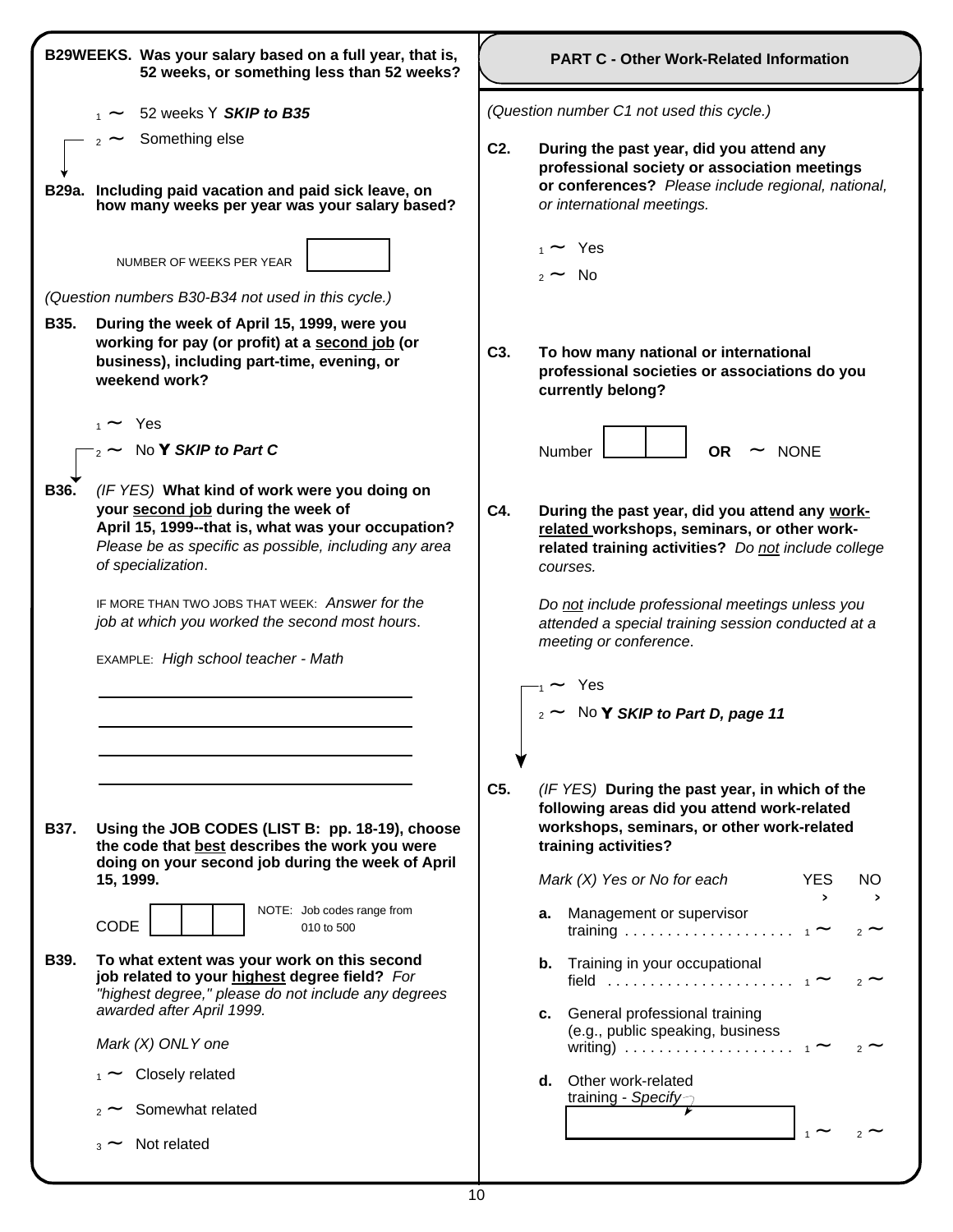| C6. | For which of the following reasons did you attend<br>training activities during the past year?                   | <b>PART D - Background Information</b>                                                           |
|-----|------------------------------------------------------------------------------------------------------------------|--------------------------------------------------------------------------------------------------|
|     | Mark (X) Yes or No for each<br><b>YES</b><br>NO<br>$\mathbf{O}$<br>$\mathbf{O}$                                  | What is your birthdate?<br>D1.                                                                   |
|     | 1. To facilitate a change in your<br>occupational field $\sim$ 1 ~<br>$2^{\sim}$                                 | Month<br>Day<br>Year                                                                             |
|     | 2. To gain further skills or<br>knowledge in your occupational<br>$2^{\sim}$                                     | 19                                                                                               |
|     | 3. For licensure or certification<br>$2^{\sim}$                                                                  | D <sub>2</sub> .<br>In what U.S. state, U.S. territory, or foreign                               |
|     | 4. To increase opportunities for<br>promotion, advancement or                                                    | country were you born?                                                                           |
|     | higher salary $\ldots \ldots \ldots \ldots \ldots$ $\sim$<br>$2^{\sim}$                                          | <b>OR</b>                                                                                        |
|     | 5. To learn skills or knowledge<br>needed for a recently acquired                                                |                                                                                                  |
|     | $2^{\sim}$                                                                                                       | (Question number D3 not used this cycle.)                                                        |
|     | 6. Required or expected by<br>$2^{\sim}$                                                                         | D4DAD. What is the highest level of education<br>completed by your father or male guardian?      |
|     | 7. Other - Specify                                                                                               | Mark (X) ONLY one                                                                                |
|     |                                                                                                                  | $1 -$ Less than high school diploma                                                              |
|     |                                                                                                                  | $_2$ ~ High school diploma or equivalent                                                         |
|     |                                                                                                                  | $_3$ ~ Some college, vocational, or trade<br>school (including 2-year degrees)                   |
| C7. | Which of the reasons marked in C6 represents your                                                                | $_4$ ~ Graduated from a 4-year college<br>(Bachelor's degree)                                    |
|     | most important reason for attending training<br>activities? Enter number of appropriate reason from<br>C6 above. | $_5$ ~ At least some graduate or professional school                                             |
|     | MOST important reason                                                                                            | D4MOM. What is the highest level of education<br>completed by your mother or female<br>quardian? |
|     |                                                                                                                  | Mark (X) ONLY one                                                                                |
|     |                                                                                                                  | $_1$ ~ Less than high school diploma                                                             |
|     |                                                                                                                  | High school diploma or equivalent                                                                |
|     |                                                                                                                  | $_3$ ~ Some college, vocational, or trade<br>school (including 2-year degrees)                   |
|     |                                                                                                                  | $_4$ ~ Graduated from a 4-year college<br>(Bachelor's degree)                                    |
|     |                                                                                                                  | At least some graduate or professional school                                                    |
|     |                                                                                                                  |                                                                                                  |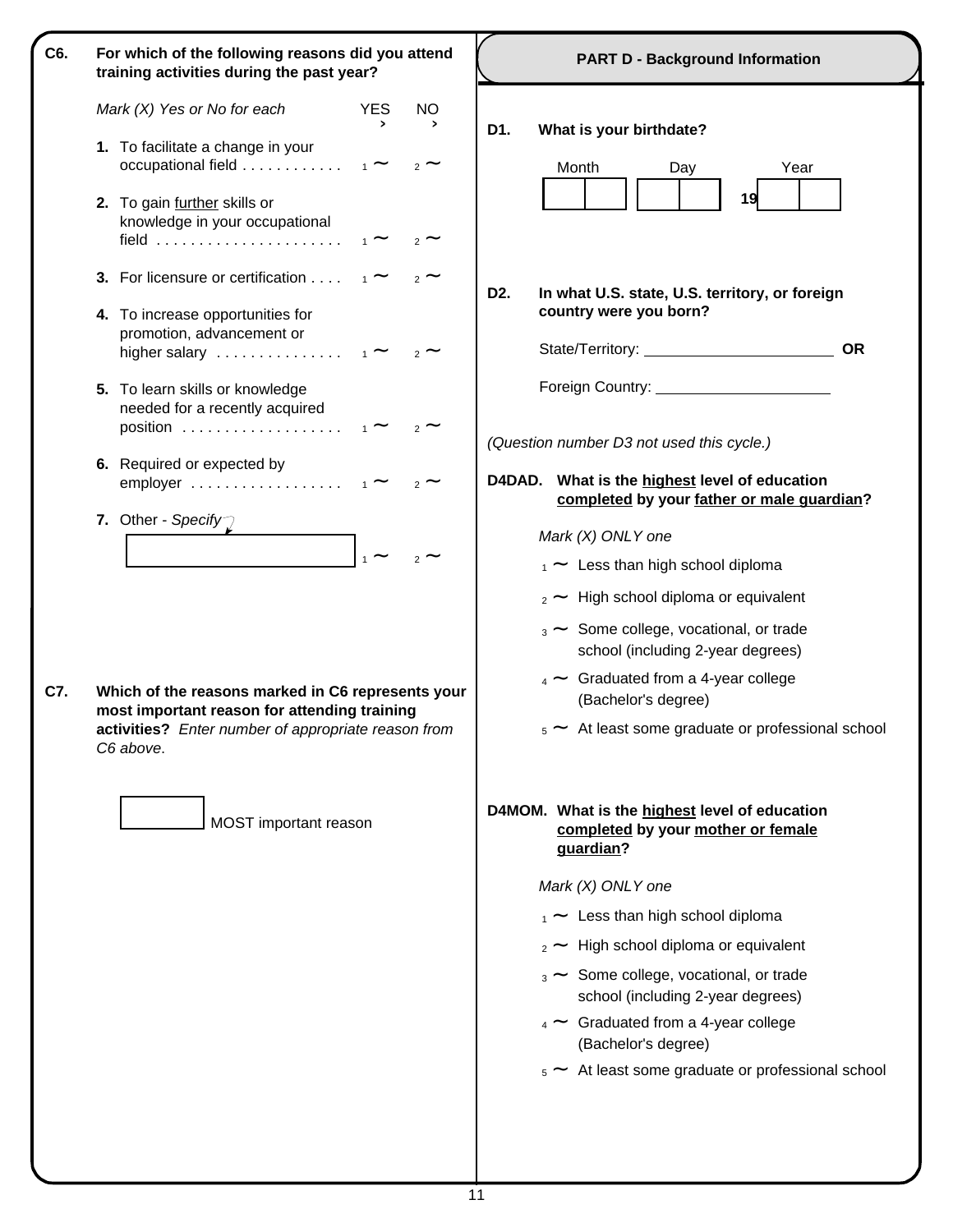| D5. | Are you of Hispanic origin or descent?                                                                                  | D9.               | During the week of April 15, 1999, were you                                                                                                                                                                                                                           |
|-----|-------------------------------------------------------------------------------------------------------------------------|-------------------|-----------------------------------------------------------------------------------------------------------------------------------------------------------------------------------------------------------------------------------------------------------------------|
|     | Yes<br>No Y SKIP to D7                                                                                                  |                   | Mark (X) ONLY one<br>$_1$ ~ A U.S. citizen<br>$_2$ $\sim$ Not a U.S. citizen Y SKIP to D9_2                                                                                                                                                                           |
| D6. | Which of the following categories best<br>describes your Hispanic descent?                                              |                   | D9_1. (IF U.S. CITIZEN) Were you                                                                                                                                                                                                                                      |
|     | IF MORE THAN ONE CATEGORY APPLIES: Please select<br>the one you consider the most important part of<br>your background. |                   | Mark (X) ONLY one<br>A native-born citizen<br>$\blacktriangleright$ SKIP to D12<br>A naturalized citizen                                                                                                                                                              |
|     | Mark (X) ONLY one<br>Mexican, Mexican-American, Chicano                                                                 |                   |                                                                                                                                                                                                                                                                       |
|     | Puerto Rican<br>$2^{\sim}$<br>Cuban<br>$_3$ ~<br>91 ~ Some other Hispanic descent - Specify                             |                   | D9_2. (IF NON-U.S. CITIZEN) During the week of April<br>15, 1999, did you have<br>Mark (X) ONLY one<br>$_3$ ~ A Permanent U.S. Resident Visa<br>$_4$ ~ A Temporary U.S. Resident Visa<br>$_5 \sim$ No U.S. Visa - You were living outside the<br><b>United States</b> |
| D7. | Are you                                                                                                                 | D10.              | (IF NON-U.S. CITIZEN) Of which country were you<br>a citizen during the week of April 15, 1999?                                                                                                                                                                       |
|     | Mark (X) ONLY one                                                                                                       |                   |                                                                                                                                                                                                                                                                       |
|     | $1 -$ White<br><b>Black or African American</b>                                                                         |                   | <b>COUNTRY</b>                                                                                                                                                                                                                                                        |
|     | Asian or Pacific Islander<br>3 <sup>1</sup>                                                                             |                   | (Question number D11 not used this cycle.)                                                                                                                                                                                                                            |
|     | American Indian or Alaskan Native<br>(e.g., Eskimo, Aleut)<br>Other - Specify $\gamma$<br>$_{91}$ ~                     | D12.              | During the week of April 15, 1999, were you living<br>in the United States or one of its territories, or<br>were you living in another country?                                                                                                                       |
|     |                                                                                                                         |                   | United States or one of its territories<br>Another country<br>$2^{\sim}$                                                                                                                                                                                              |
|     |                                                                                                                         | D <sub>13</sub> . | As of the week of April 15, 1999, were you                                                                                                                                                                                                                            |
| D8. | Are you $\dots$<br>Male<br>Female                                                                                       |                   | Mark (X) ONLY one<br>$_1$ ~ Married Y GO to D14, page 13<br>Widowed _<br>$2^{\sim}$<br>Separated<br>SKIP to D16,<br>3<br>page 13<br>Divorced<br><b>Never Married</b><br>$5^{\sim}$                                                                                    |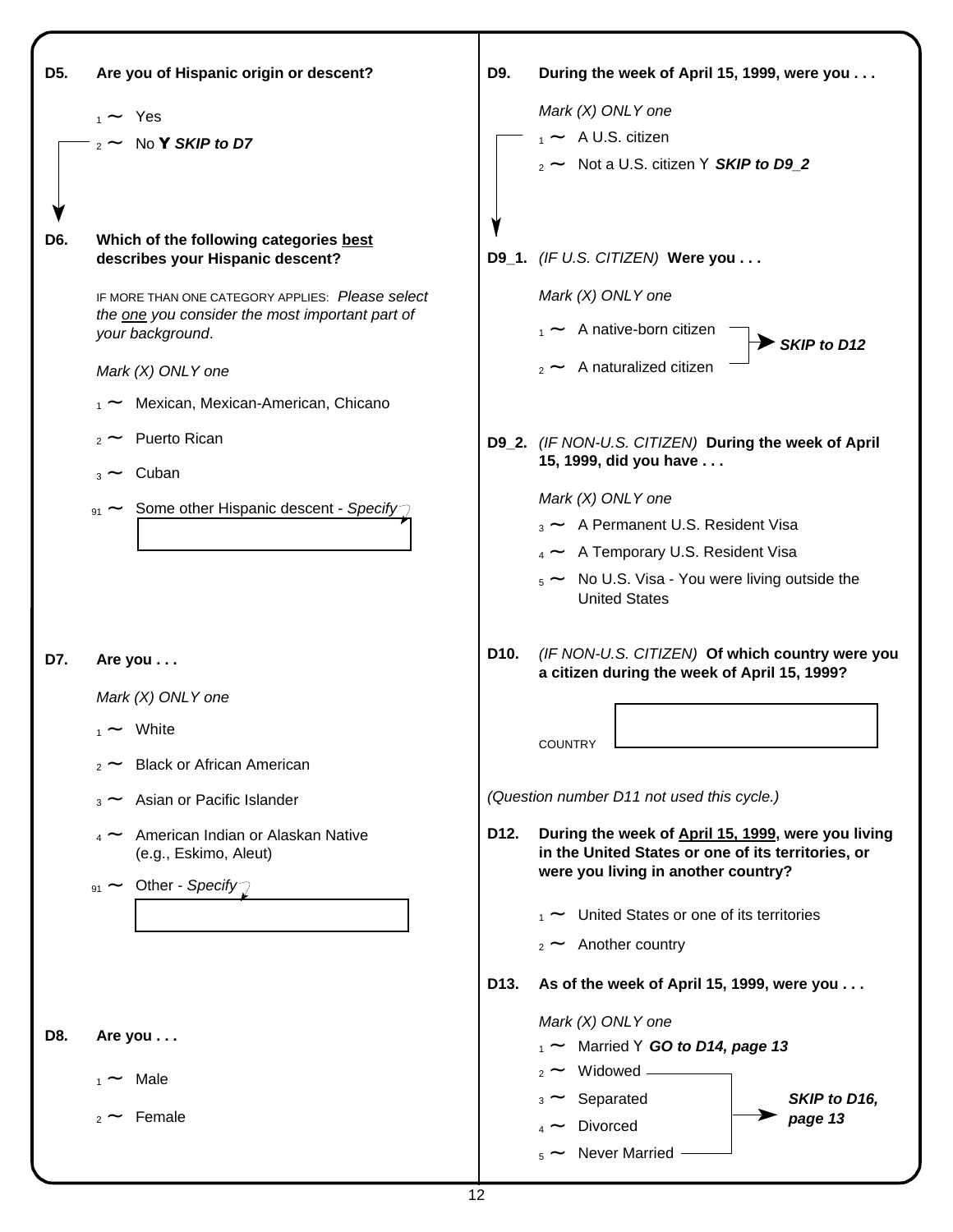| D14.              | (IF MARRIED) During the week of April 15, 1999,<br>was your spouse working for pay (or profit) at a<br>full-time or part-time job?                                     |
|-------------------|------------------------------------------------------------------------------------------------------------------------------------------------------------------------|
|                   | Yes, full-time                                                                                                                                                         |
|                   | Yes, part-time                                                                                                                                                         |
|                   | $_3 \sim$ No Y SKIP to D16                                                                                                                                             |
| D <sub>15</sub> . | (IF YES) Did your spouse's duties on this job<br>require the technical expertise of a bachelor's<br>degree or higher in                                                |
|                   | Mark (X) Yes or No for each<br><b>YES</b><br>NO.<br>$\mathbf{O}$<br>$\mathbf{O}$                                                                                       |
|                   | a. Engineering, computer science,<br>math or the natural sciences $\dots \dots \dots$                                                                                  |
|                   | <b>b.</b> The social sciences $\dots \dots \dots \dots \dots$                                                                                                          |
|                   | c. Some other field (e.g., health or<br>business) - Specify                                                                                                            |
|                   |                                                                                                                                                                        |
| D17.              | any children living with you as part of your family?<br>Only count children who lived with you at least<br>50 percent of the time.<br>Yes<br>No Y SKIP to D18, page 14 |
|                   | (IF YES) How many of these children living with<br>you as part of your family were                                                                                     |
|                   | IF NO CHILDREN IN A CATEGORY: Enter "0."                                                                                                                               |
|                   | Number of<br>Children                                                                                                                                                  |
|                   | e. Under age $2$                                                                                                                                                       |
|                   |                                                                                                                                                                        |
|                   | <b>b.</b> Aged 6-11 $\dots$                                                                                                                                            |
|                   | c. Aged $12-17$                                                                                                                                                        |
|                   | <b>d.</b> Aged 18 or older $\ldots$ .                                                                                                                                  |
|                   | PLEASE go to D18, page 14                                                                                                                                              |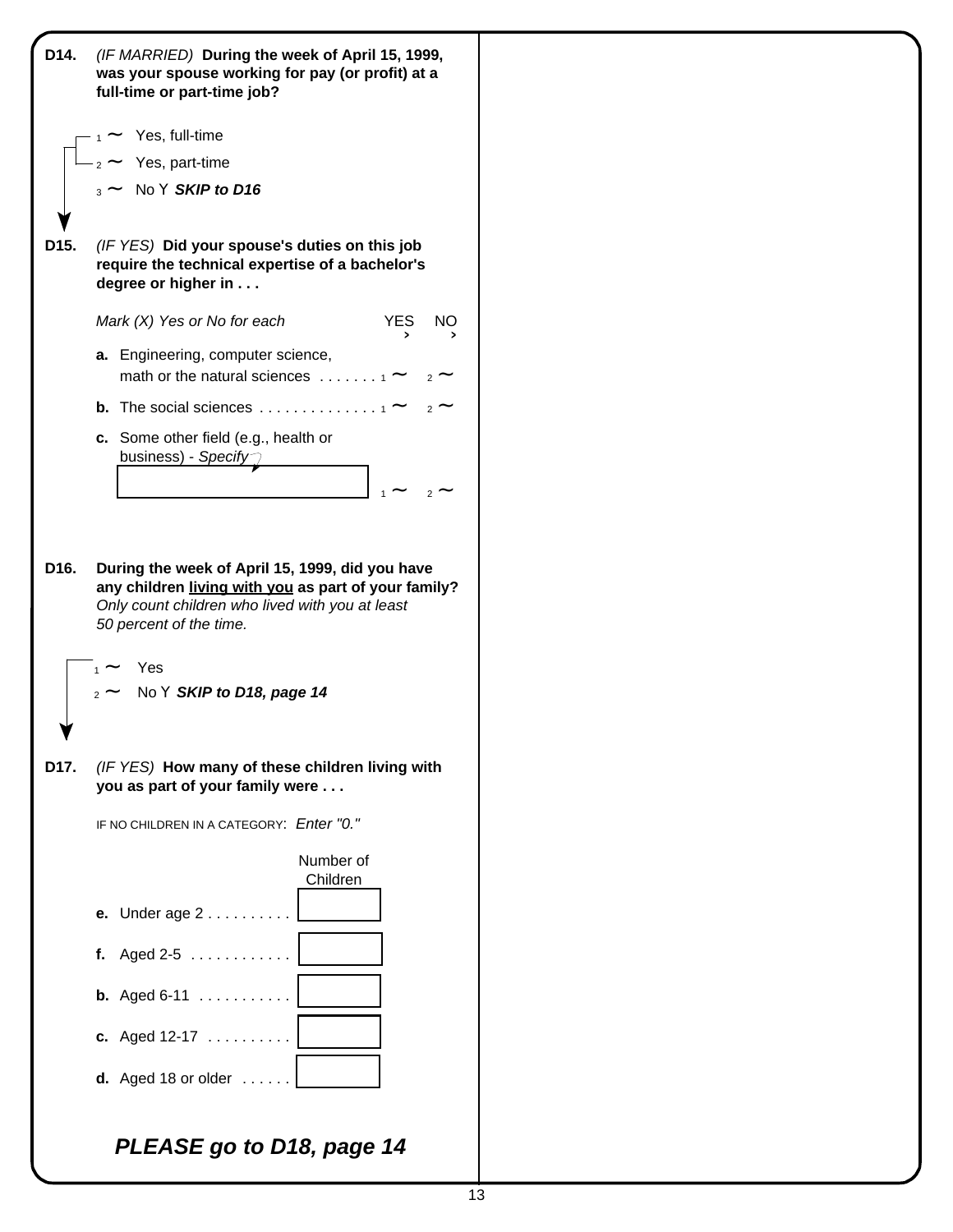|                   |                     | The next question is designed to help us better understand the career paths of individuals with different physical                                                                        |                            |              |                            |             |              |
|-------------------|---------------------|-------------------------------------------------------------------------------------------------------------------------------------------------------------------------------------------|----------------------------|--------------|----------------------------|-------------|--------------|
| D18.              |                     | What is the usual degree of difficulty you have with                                                                                                                                      |                            |              |                            |             |              |
|                   |                     |                                                                                                                                                                                           |                            |              | MARK (X) ONE FOR EACH LINE |             |              |
|                   |                     |                                                                                                                                                                                           | None                       | Slight       | Moderate                   | Severe      | Unable to Do |
|                   | wear them)          | a. SEEING words or letters in ordinary newsprint<br>(with glasses/contact lenses if you usually                                                                                           | $\sim$                     |              | $2^{\sim}$                 | $_3$ $\sim$ |              |
|                   | usually wear one)   | <b>b.</b> HEARING what is normally said in conversation<br>with another person (with hearing aid, if you                                                                                  | $_0$ ~                     |              |                            | $_3$ ~      |              |
|                   |                     | c. WALKING without human or mechanical<br>assistance or using stairs                                                                                                                      | $\sim$                     | $1 -$        | $2^{\sim}$<br>$2^{\sim}$   | $_3$ ~      |              |
|                   |                     | d. LIFTING or carrying something as heavy as<br>10 pounds, such as a bag of groceries                                                                                                     | $\sim$                     |              | $2^{\sim}$                 | $_3$ ~      |              |
|                   |                     | D18_1. $\sim$ 7 MARK (X) THIS BOX IF YOU ANSWERED "NONE" TO ALL ACTIVITIES IN D18 AND SKIP TO D22                                                                                         |                            |              |                            |             |              |
| D <sub>19</sub> . |                     | What is the earliest age at which you first began experiencing any difficulties in any of these areas?                                                                                    |                            |              |                            |             |              |
|                   | AGE                 | <b>OR</b><br>~ SINCE BIRTH                                                                                                                                                                |                            |              |                            |             |              |
| D22.              |                     | In case we need to clarify some of the information you have provided, please provide an address, telephone<br>number(s), and any e-mail address (if applicable) where you can be reached. |                            |              |                            |             |              |
|                   |                     |                                                                                                                                                                                           | Number and Street/Apt. No. |              |                            |             |              |
|                   |                     |                                                                                                                                                                                           |                            |              |                            |             |              |
|                   |                     | City/Town                                                                                                                                                                                 |                            | <b>State</b> | Zip Code                   | Plus 4      |              |
|                   |                     |                                                                                                                                                                                           |                            |              |                            |             |              |
|                   |                     |                                                                                                                                                                                           | Country (If outside U.S.)  |              |                            |             |              |
|                   | Telephone Numbers:  |                                                                                                                                                                                           |                            |              |                            |             |              |
|                   | Daytime             | <b>Area Code</b><br>Number                                                                                                                                                                |                            |              |                            |             |              |
|                   | Evening             | Area Code<br>Number                                                                                                                                                                       |                            |              |                            |             |              |
|                   | E-mail Address(es): |                                                                                                                                                                                           |                            |              |                            |             |              |
|                   |                     |                                                                                                                                                                                           |                            |              |                            |             |              |
|                   |                     |                                                                                                                                                                                           |                            |              |                            |             |              |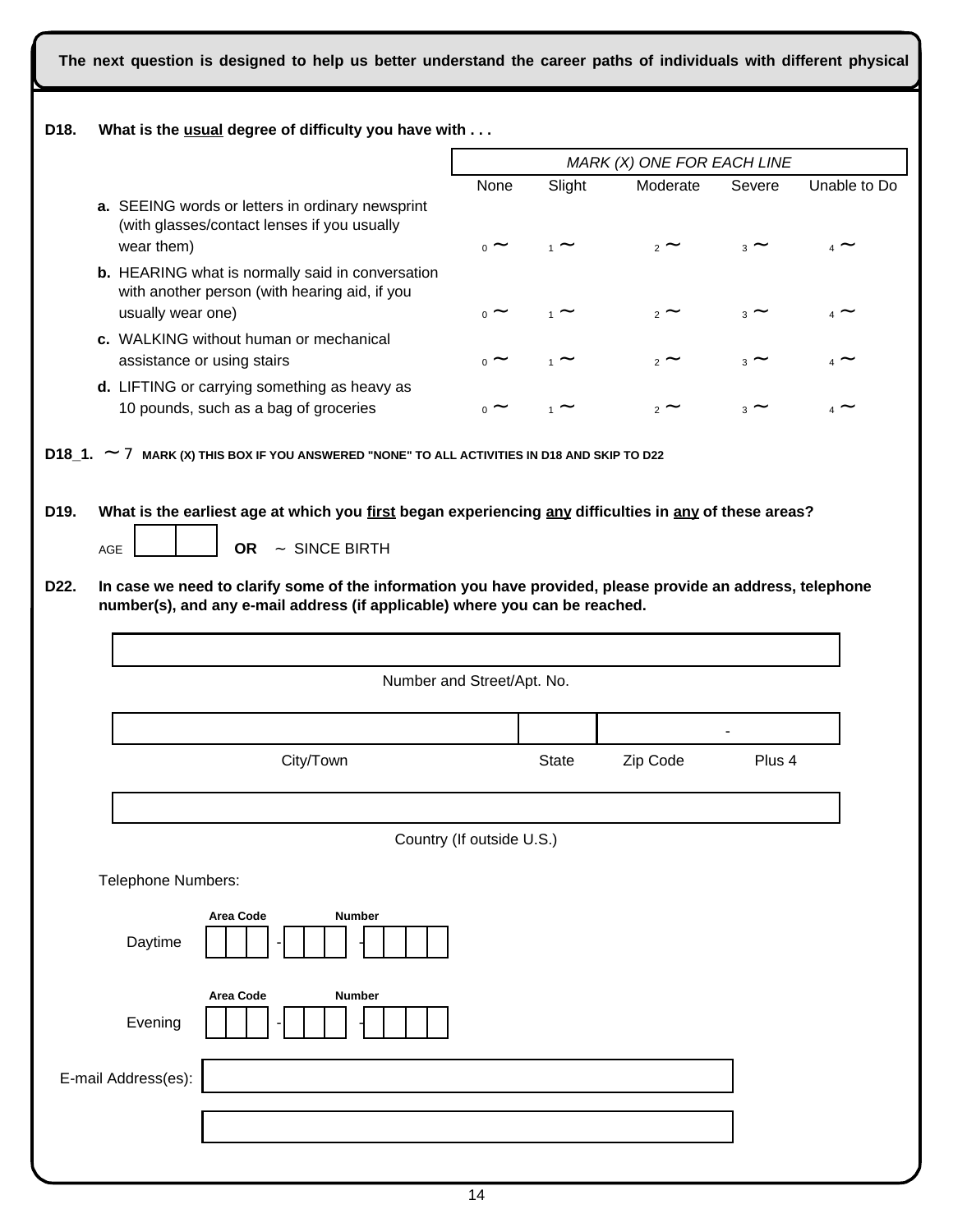|                                                                    | D22a. Does the name appearing on the back cover of this questionnaire match your current name? |                                                                                                                                                                                                                                                                                                                                                                                                                                                    |  |  |  |  |
|--------------------------------------------------------------------|------------------------------------------------------------------------------------------------|----------------------------------------------------------------------------------------------------------------------------------------------------------------------------------------------------------------------------------------------------------------------------------------------------------------------------------------------------------------------------------------------------------------------------------------------------|--|--|--|--|
| $\sim$ Yes Y SKIP to D21 below                                     |                                                                                                |                                                                                                                                                                                                                                                                                                                                                                                                                                                    |  |  |  |  |
| $\sim$ No                                                          |                                                                                                |                                                                                                                                                                                                                                                                                                                                                                                                                                                    |  |  |  |  |
| Please provide your current name.                                  |                                                                                                |                                                                                                                                                                                                                                                                                                                                                                                                                                                    |  |  |  |  |
|                                                                    |                                                                                                |                                                                                                                                                                                                                                                                                                                                                                                                                                                    |  |  |  |  |
| <b>First Name</b>                                                  | Middle Name                                                                                    | Last Name                                                                                                                                                                                                                                                                                                                                                                                                                                          |  |  |  |  |
| only be contacted if we have trouble contacting you in the future. |                                                                                                | Since we are interested in how education and employment change over time, we may be recontacting you<br>in the future. To help us contact you, please provide the name, address, and telephone number of someone<br>who is likely to know where you can be reached. Do not include someone who lives in your household.<br>As with all the information provided in this questionnaire, complete confidentiality will be provided. This person will |  |  |  |  |
| <b>First Name</b>                                                  | Middle Name                                                                                    |                                                                                                                                                                                                                                                                                                                                                                                                                                                    |  |  |  |  |
| Number and Street/Apt. No.                                         |                                                                                                |                                                                                                                                                                                                                                                                                                                                                                                                                                                    |  |  |  |  |
| City/Town                                                          | <b>State</b>                                                                                   | Zip Code<br>Plus 4                                                                                                                                                                                                                                                                                                                                                                                                                                 |  |  |  |  |
| Country (If outside U.S.)<br>Area Code<br>Number                   |                                                                                                |                                                                                                                                                                                                                                                                                                                                                                                                                                                    |  |  |  |  |
| <b>THANK YOU FOR COMPLETING</b><br><b>THE QUESTIONNAIRE</b>        |                                                                                                |                                                                                                                                                                                                                                                                                                                                                                                                                                                    |  |  |  |  |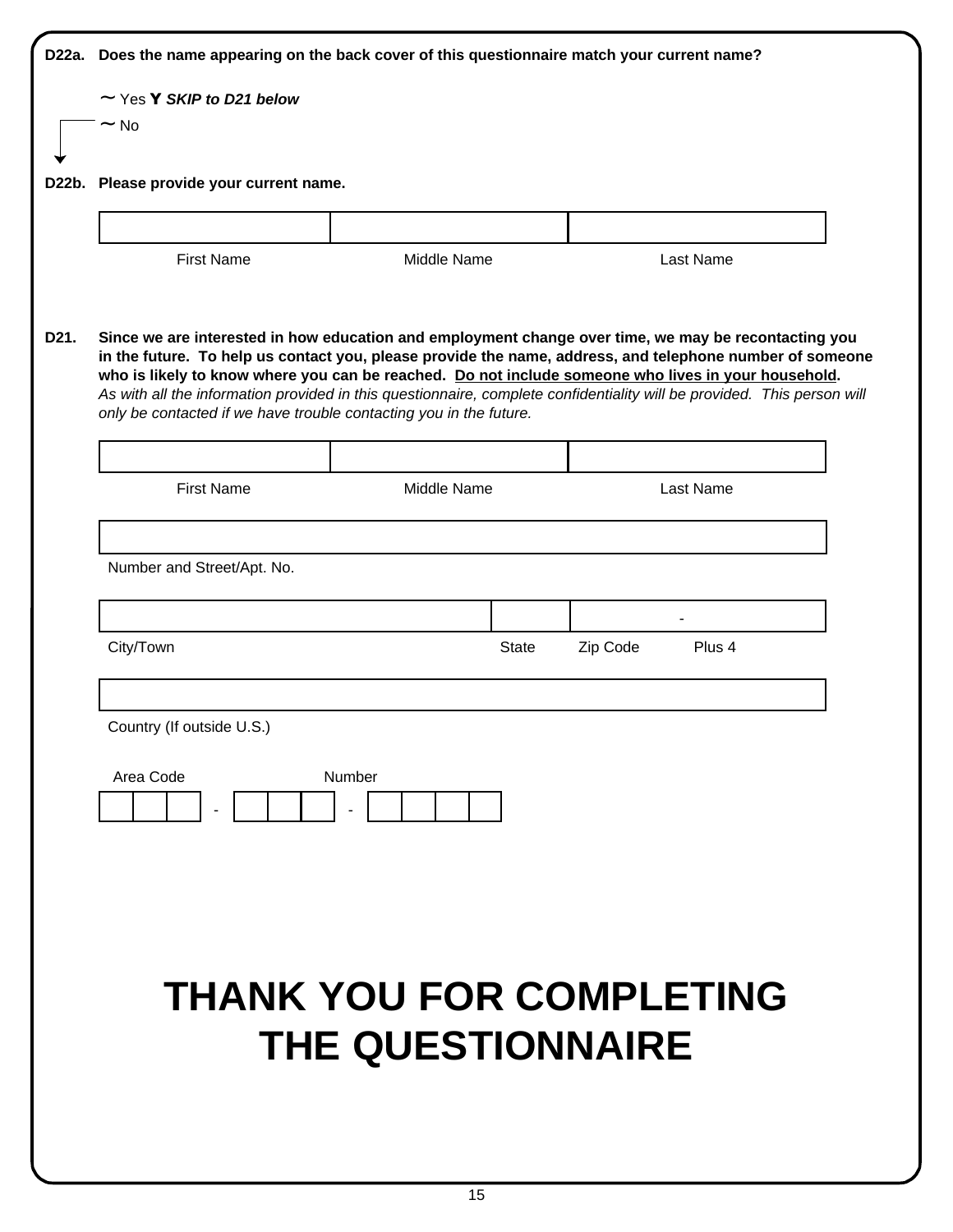## **LIST A: EDUCATION CODES**

This list is ordered alphabetically. The titles in bold type are broad fields of study. To make sure you have found the BEST code, please review ALL broad categories before making your choice. If you cannot find the code that BEST describes your field of study, use the "OTHER" code under the most appropriate broad field in bold print. If none of the codes fit your field of study, use Code 995.

### **Agriculture Business and Production Computer and Information Sciences**

- Agriculture, economics (also see 655 and 923) 671 Computer/information sciences, general
- OTHER agricultural business and production 672 Computer programming

### **Agricultural Sciences**

- Animal sciences
- Food sciences and technology (also see 638)
- Plant sciences (also see 633)
- 

### **Architecture/Environmental Design**

(for architectural engineering, see 723)

### **Area/Ethnic Studies**

### **Biological/Life Sciences**

- Biochemistry and biophysics
- Biology, general
- Botany (also see 607)
- Cell and molecular biology
- Ecology
- Genetics, animal and plant
- Microbiology
- Nutritional sciences (also see 606)
- Pharmacology, human and animal (also see 788)
- Physiology, human and animal
- Zoology, general
- OTHER biological sciences

### **Business Management/Administrative Services**

- Accounting
- Actuarial science
- Business administration and management
- Business, general
- Business/managerial economics (also see 601 and 923)
- Business marketing/marketing mgmt.
- Financial management
- Marketing research
- Operations research
- OTHER business management/admin. services

### **Communications**

- Communications, general
- Journalism
- OTHER communications

- 
- 
- Computer science (also see 727)
- Computer systems analysis
- Data processing technology
- Information services and systems
- OTHER computer and information sciences

### OTHER agricultural sciences **Conservation/Renewable Natural Resources**

- Environmental science studies
- Forestry sciences
- OTHER conservation/renewable natural resources
- **Criminal Justice/Protective Services** (also see 922)

### **Education**

- Administration
- Computer teacher education
- Counselor education/guidance services
- Educational psychology
- Elementary teacher education
- Mathematics teacher education
- Physical education/coaching
- Pre-elementary teacher education
- Science teacher education
- Secondary teacher education
- Special education
- Social science teacher education
- OTHER education

- **Engineering**<br>721 Aerospace, a Aerospace, aeronautical, astronautical engineering
- Agricultural engineering
- Architectural engineering
- Bioengineering and biomedical engineering
- Chemical engineering
- Civil engineering
- Computer/systems engineering (also see 673)
- Electrical, electronics, communications engineering (also see 751)
- Engineering sciences, mechanics, physics
- Environmental engineering
- General engineering Geophysical engineering
- 
- Industrial engineering (also see 752)
- Materials engineering, including ceramics and textiles Mechanical engineering (also see 753)
- Metallurgical engineering
- 
- 737 Mining and minerals engineering<br>738 Naval architecture and marine er Naval architecture and marine engineering
- Nuclear engineering
- Petroleum engineering
- OTHER engineering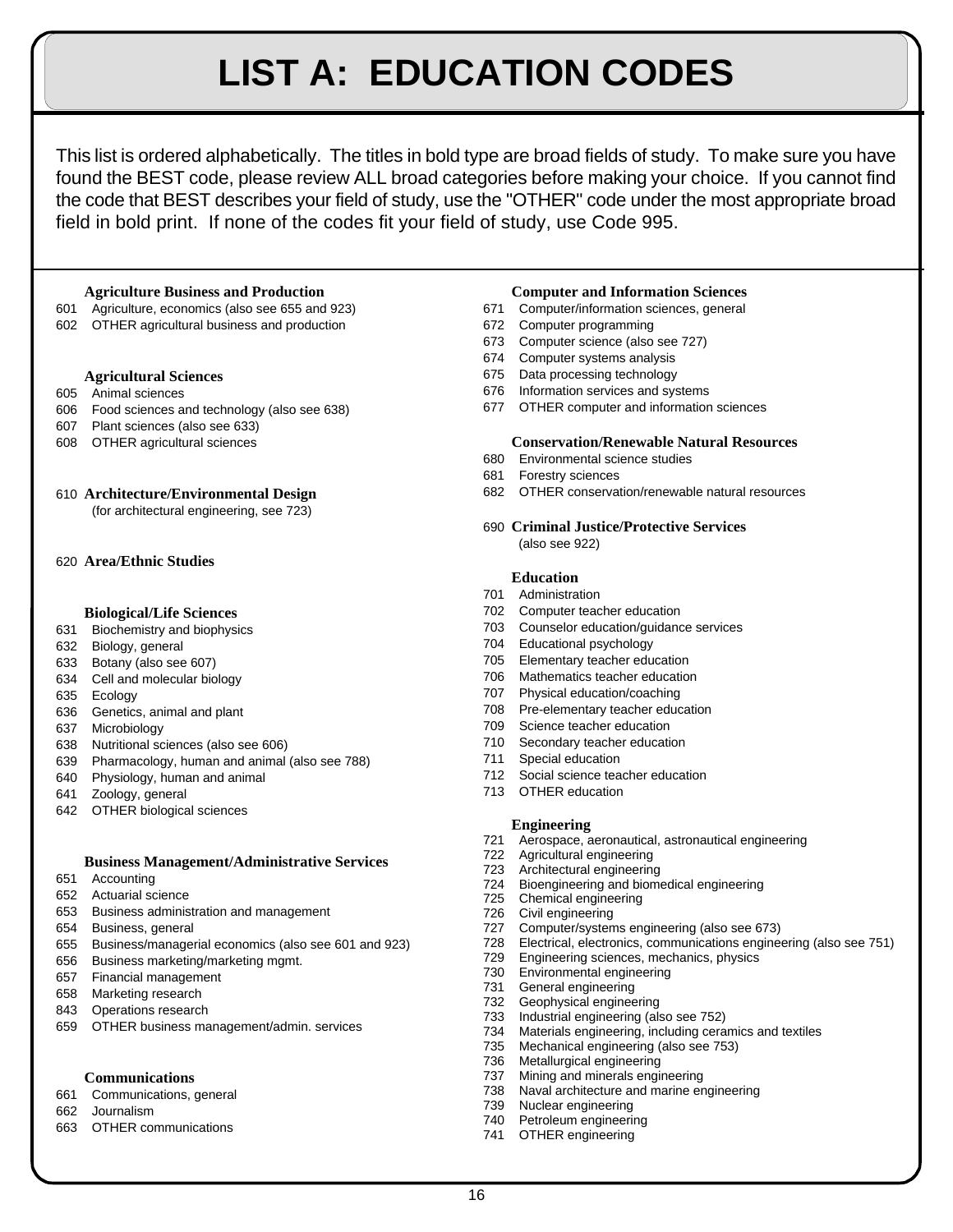## **LIST A: EDUCATION CODES - Continued**

## **Engineering-Related Technologies**<br>
Electrical and electronic technologies<br> **Example 1987** 271 Astronomy and astrophysics

- 751 Electrical and electronic technologies<br>752 Industrial production technologies
- 
- Mechanical engineering-related technologies 631 Biochemistry and biophysics
- OTHER engineering-related technologies 873 Chemistry

### **Languages, Linguistics, Literature/Letters**

- English Language and Literature/Letters
- Linguistics
- OTHER foreign languages and literature

### **Health Professions and Related Sciences**

- Audiology and speech pathology
- Health services administration
- Health/medical assistants
- Health/medical technologies
- Medical preparatory programs (e.g., pre-dentistry, pre-medical, pre-veterinary)
- Medicine (e.g., dentistry, optometry, osteopathic, podiatry, veterinary)
- Nursing (4 years or longer program)
- Pharmacy (also see 639)
- Physical therapy and other rehabilitation/
- therapeutic services Public health (including environmental health 901 Public administration
- OTHER health/medical sciences 903 OTHER public affairs
- **Home Economics** 910 **Social Work**
- **Law/Prelaw/Legal Studies Social Sciences and History**
- **Liberal Arts/General Studies**

### **Library Science**

### **Mathematics**

- 841 Applied (also see 843, 652)<br>842 Mathematics, general
- Mathematics, general
- Operations research
- Statistics
- OTHER mathematics

### **Parks, Recreation, Leisure, and Fitness Studies**

### **Philosophy, Religion, and Theology**

### Philosophy of science

OTHER philosophy, religion, theology

- 
- Industrial production technologies 872 Atmospheric sciences and meteorology
	-
	-
	- Earth sciences
	- 680 Environmental science studies<br>875 Geology Geology
	-
	- Geological sciences, other Oceanography
	- Physics
	- OTHER physical sciences

### **Psychology**

- Clinical
- Counseling
- Educational
- Experimental
- General
- Industrial/Organizational
- Social OTHER psychology
	-

### **Public Affairs**

- 
- and epidemiology) **Example 202** Public policy studies
	-

- Anthropology and archeology
- Criminology (also see 690)
- Economics (also see 601 and 655)
- Geography
- History of science
- History, other
- International relations
- Political science and government
- Sociology
- Social work
- OTHER social sciences

### **Visual and Performing Arts**

- Dramatic arts
- Fine arts, all fields
- Music, all fields
- OTHER visual and performing arts

### **Other Fields (Not Listed)**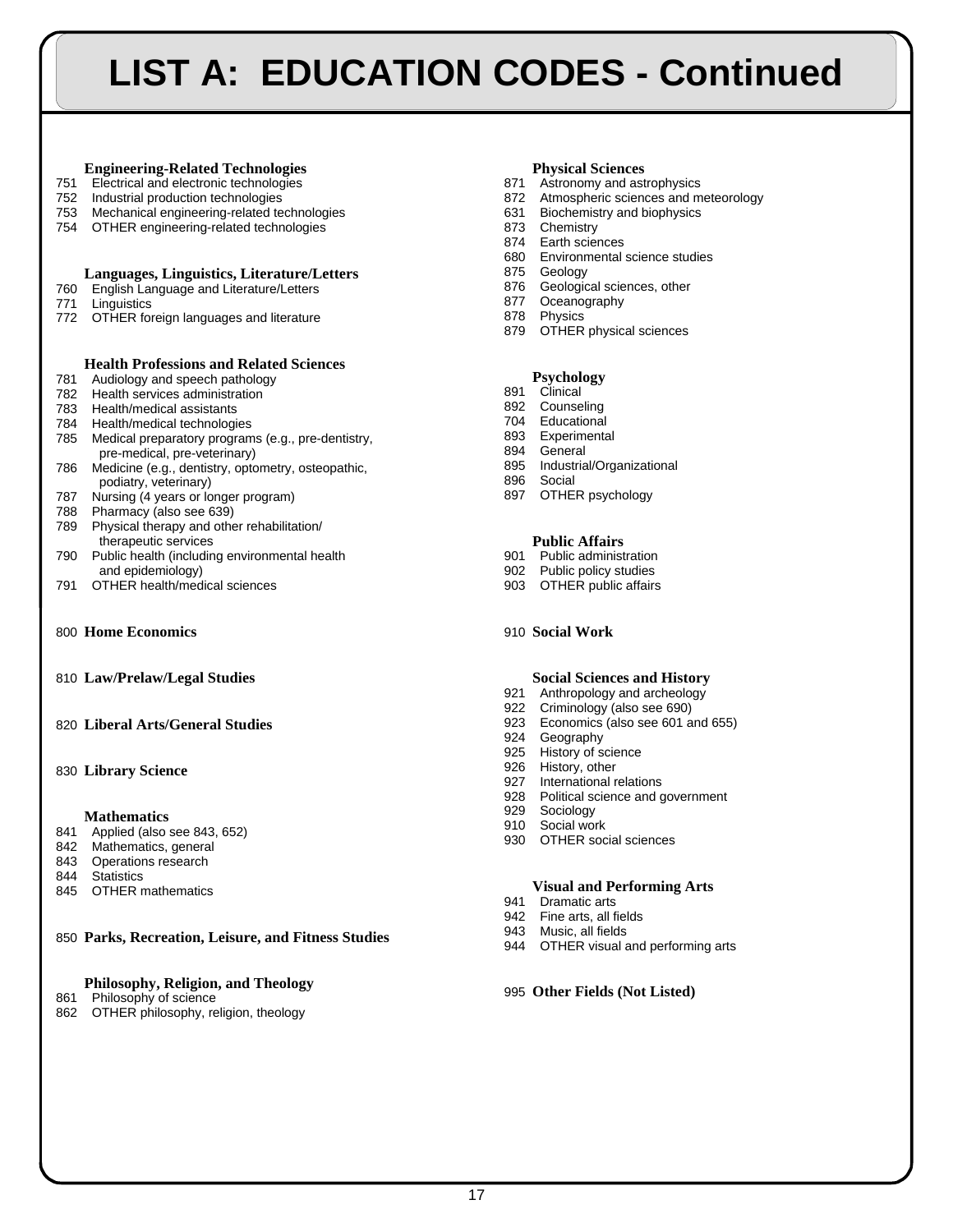## **LIST B: JOB CODES LIST**

This list is ordered ALPHABETICALLY. The titles in bold type are broad job categories. To make sure you have found the BEST code, please review ALL broad categories before making your choice. If you cannot find the code that BEST describes your job, use the "OTHER" code under the most appropriate broad category in bold print. If none of the codes fit your job, use Code 500.

### **Artists, Broadcasters, Editors, Entertainers, Public Relations Specialists, Writers**

### **Biological/Life Scientists**

- Agricultural and food scientists
- Biochemists and biophysicists
- Biological scientists (e.g., botanists, ecologists, zoologists)
- Forestry and conservation scientists
- Medical scientists (excluding practitioners)
- Technologists & technicians in the biological/life sciences
- OTHER biological/life scientists

### **Clerical/Administrative Support**

- Accounting clerks, bookkeepers
- Secretaries, receptionists, typists
- OTHER administrative (e.g., record clerks, telephone operators)
- **Clergy & Other Religious Workers**

### **Computer Occupations** (Also see 173)

- \*\*\* Computer engineers (See 087, 088 under Engineering)
- Computer programmers (business, scientific, process control)
- Computer system analysts
- Computer scientists, except system analysts
- Information systems scientists or analysts
- OTHER computer, information science occupations
- \*\*\* **Consultants** *(Select the code that comes closest to your usual area of consulting)*
- **Counselors, Educational & Vocational** (Also see 236)

### **Engineers, Architects, Surveyors**

- Architects
	- Engineers (Also see 100-103)
		- Aeronautical, aerospace, astronautical engineer
		- Agricultural engineer
		- Bioengineering & biomedical engineer
		- Chemical engineer
		- Civil, including architectural & sanitary engineer
- Engineers (continued)
- Computer engineer hardware Computer engineer - software
- Electrical, electronic engineer
- Environmental engineer
- Industrial engineer
- Marine engineer or naval architect engineer
- Materials or metallurgical engineer
- Mechanical engineer
- Mining or geological engineer
- Nuclear engineer
- Petroleum engineer
- Sales engineer
- Other engineer
- **Engineering Technologists and Technicians**
- Electrical, electronic, industrial, mechanical
- Drafting occupations, including computer drafting
- Surveying and mapping
- OTHER engineering technologists and technicians
- Surveyors

### **Farmers, Foresters & Fishermen**

### **Health Occupations**

- Diagnosing/Treating Practitioners (e.g., dentists, optometrists, physicians, psychiatrists, podiatrists, surgeons, veterinarians)
- Registered nurses, pharmacists, dieticians, therapists, physician assistants
- Psychologists, including clinical
- Health Technologists & Technicians (e.g., dental hygienists, health record technologist/technicians, licensed practical nurses, medical or laboratory technicians, radiologic technologists/technicians)
- OTHER health occupations
- **Lawyers, Judges**
- **Librarians, Archivists, Curators**

### **Managers, Executives, Administrators** (Also see 151-153)

- Top and mid-level managers, executives, administrators (people who manage other managers)
- All other managers, including the self-employed Select the *code that comes closest to the field you manage*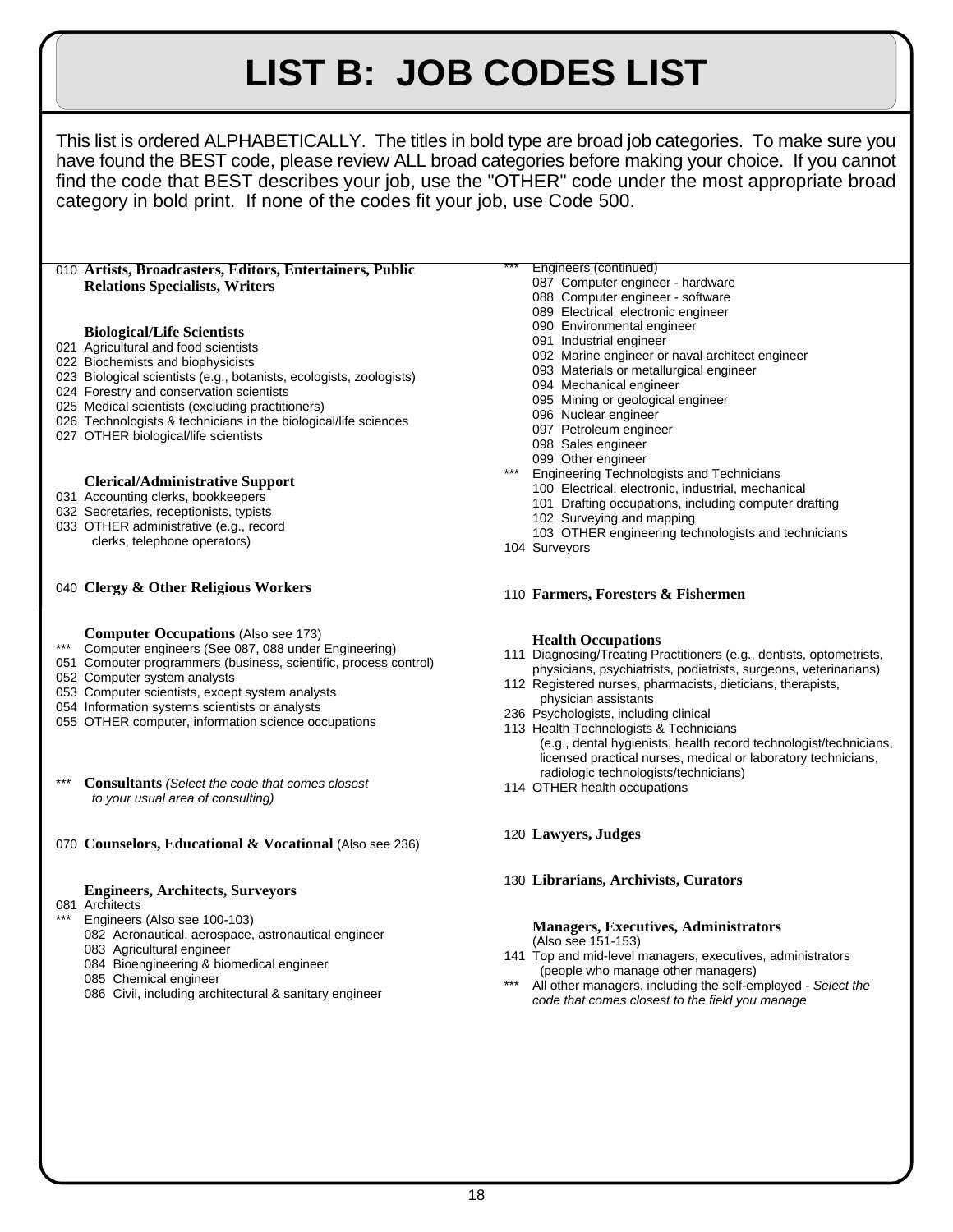## **LIST B: JOB CODES LIST - Continued**

### **Management-Related Occupations** (Also see 141)

- 151 Accountants, auditors, and other financial specialists
- 152 Personnel, training, and labor relations specialists
- 153 OTHER management related occupations

### **Mathematical Scientists**

- 171 Actuaries
- 172 Mathematicians
- 173 Operations research analysts, modelling
- 174 Statisticians
- 175 Technologists and technicians in the mathematical
- sciences 176 OTHER mathematical scientists

### **Physical Scientists**

- 191 Astronomers
- 192 Atmospheric and space scientists
- 193 Chemists, except biochemists
- 194 Geologists, including earth scientists
- 195 Oceanographers
- 196 Physicists
- 197 Technologists and technicians in the physical sciences
- 198 OTHER physical scientists

### **Research Associates/Assistants** *(Select the code that comes closest to your field)*

### **Sales and Marketing**

- 200 Insurance, securities, real estate, & business services
- 201 Sales Occupations Commodities Except Retail (e.g., industrial machinery/equipment/supplies,
- medical and dental equip/supplies) 202 Sales Occupations - Retail
- (e.g., furnishings, clothing, motor vehicles, cosmetics)
- 203 OTHER marketing and sales occupations

### **Service Occupations, Except Health** (Also see 111-114)

- 221 Food Preparation and Service (e.g., cooks, waitresses, bartenders)
- 222 Protective services (e.g., fire fighters, police, guards)
- 223 OTHER service occupations, except health

### **Social Scientists**

- 231 Anthropologists
- 232 Economists
- 233 Historians, science and technology
- 234 Historians, except science and technology
- 235 Political scientists
- 236 Psychologists, including clinical (Also see 070)
- 237 Sociologists
- 238 OTHER social scientist

### 240 **Social Workers**

### **Teachers/Professors**

- 251 Pre-Kindergarten and kindergarten
- 252 Elementary
- 253 Secondary computer, math, or sciences
- 254 Secondary social sciences
- 255 Secondary other subjects
- 256 Special education primary and secondary
- 257 OTHER precollegiate area
- \*\*\* Postsecondary
	- 271 Agriculture
		- 272 Art, Drama, and Music
		- 273 Biological Sciences
		- 274 Business Commerce and Marketing
		- 275 Chemistry
	- 276 Computer Science
	- 277 Earth, Environmental, and Marine Science
	- 278 Economics
	- 279 Education
	- 280 Engineering
	- 281 English
	- 282 Foreign Language
	- 283 History
	- 284 Home Economics
	- 285 Law
	- 286 Mathematical Sciences
	- 287 Medical Science
	- 288 Physical Education
	- 289 Physics
	- 290 Political Science
	- 291 Psychology
	- 292 Social Work 293 Sociology
	- 294 Theology
	-
	- 295 Trade and Industrial 296 OTHER health specialties
	- 297 OTHER natural sciences
	- 298 OTHER social sciences
	- 299 OTHER Postsecondary

### **Other Professions**

- 401 Construction trades, miners & well drillers
- 402 Mechanics and repairers
- 403 Precision/production occupations (e.g., metal workers, woodworkers, butchers, bakers, printing occupations, tailors, shoemakers, photographic process)
- 404 Operators and related occupations (e.g., machine set-up, machine operators and tenders, fabricators, assemblers)
- 405 Transportation/material moving occupations

### 500 **Other Occupations (Not Listed)**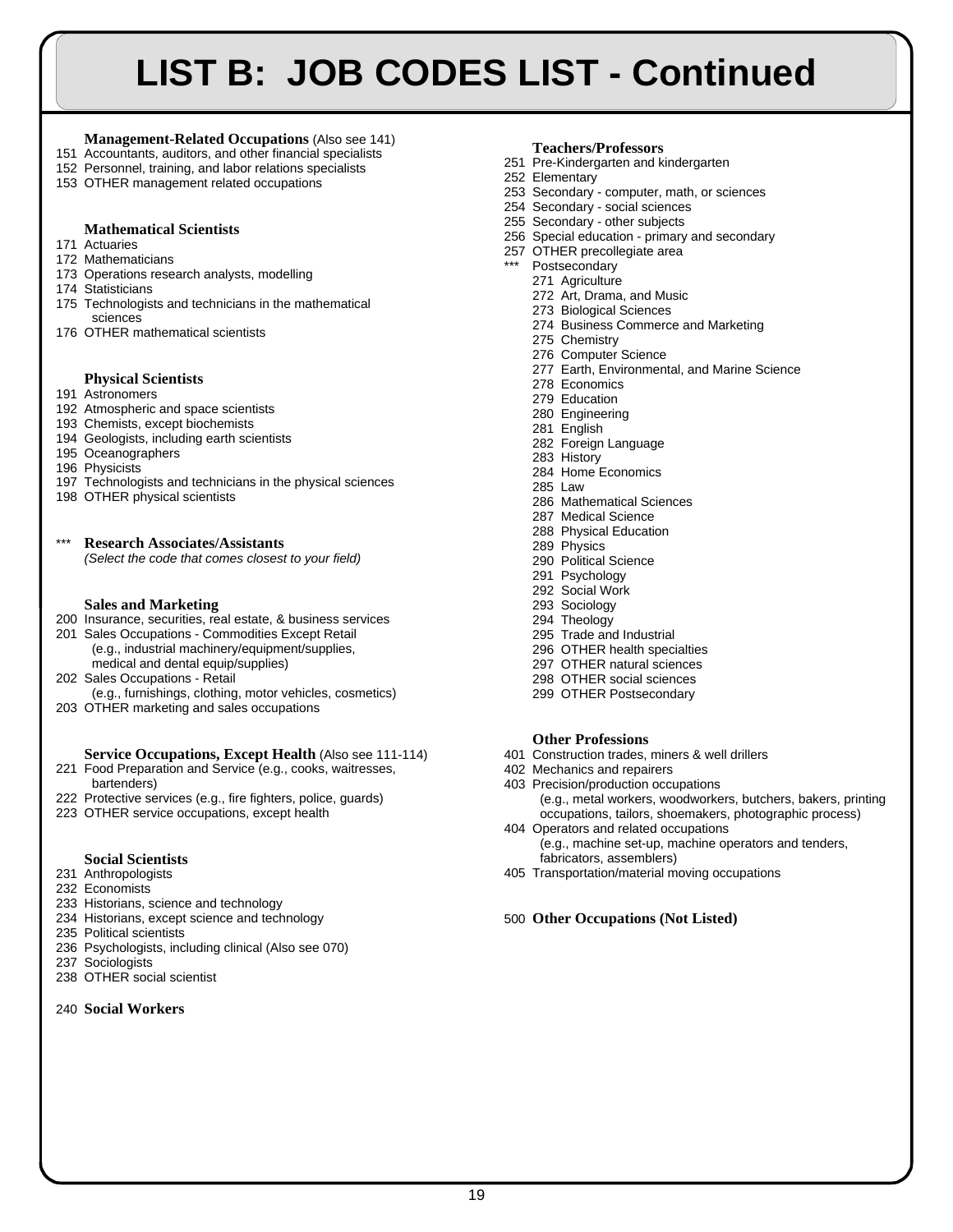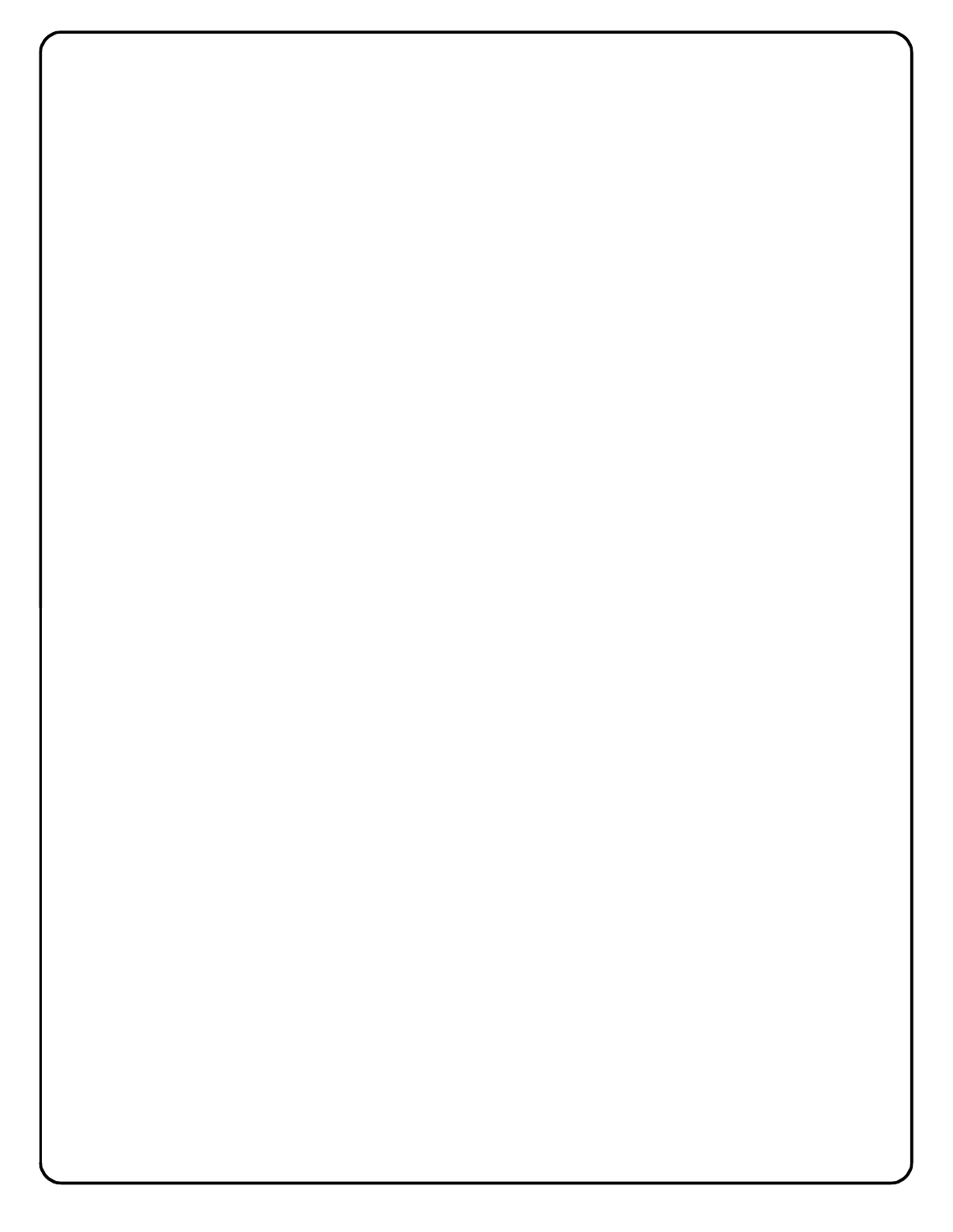